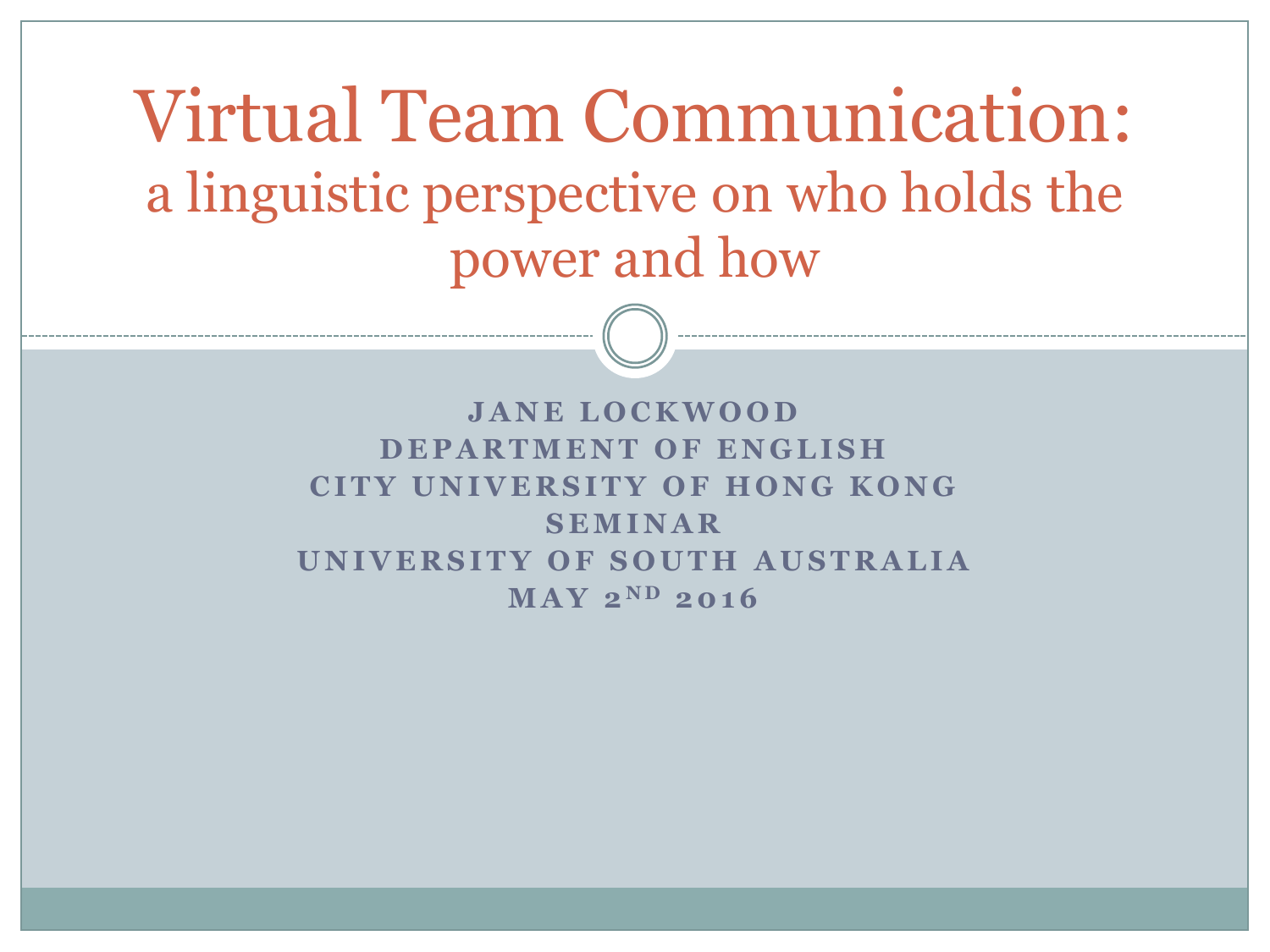# **Virtual teams are…**

#### Non face-to-face work meetings held across location and time and enabled by technology.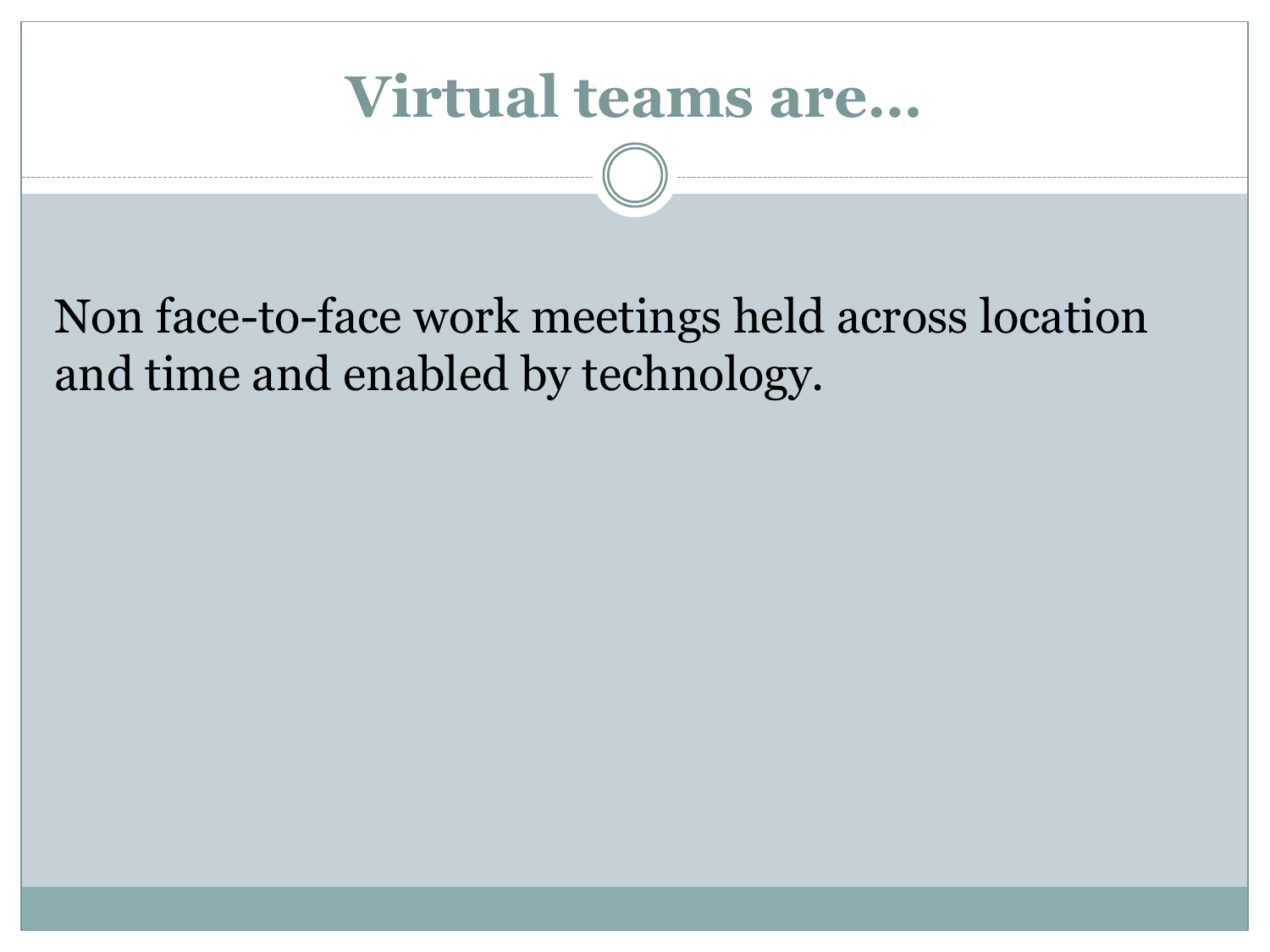#### **Different kinds of virtual teams**

|                                         | <b>Low Interdependence</b>                         |                                                        | ------<br><b>High Interdependence</b>                                  |                                                                                                                   |  |  |
|-----------------------------------------|----------------------------------------------------|--------------------------------------------------------|------------------------------------------------------------------------|-------------------------------------------------------------------------------------------------------------------|--|--|
|                                         |                                                    | 2                                                      | 3                                                                      |                                                                                                                   |  |  |
| <b>Team Type</b><br><b>Objectives</b>   | <b>Reporting to Leader:</b><br>Updates, Task-based | <b>Sharing &amp; Reporting:</b><br>Updates, Task-based | <b>Working together:</b><br>Tasks, Presenting ideas<br>for improvement | <b>Conceptual Collaboration:</b><br>Planning, implementation,<br>creative collaboration and<br>knowledge building |  |  |
| <b>Performance</b><br><b>Management</b> |                                                    |                                                        |                                                                        |                                                                                                                   |  |  |

**Meeting Management**

**Technology**

**Language & Culture**





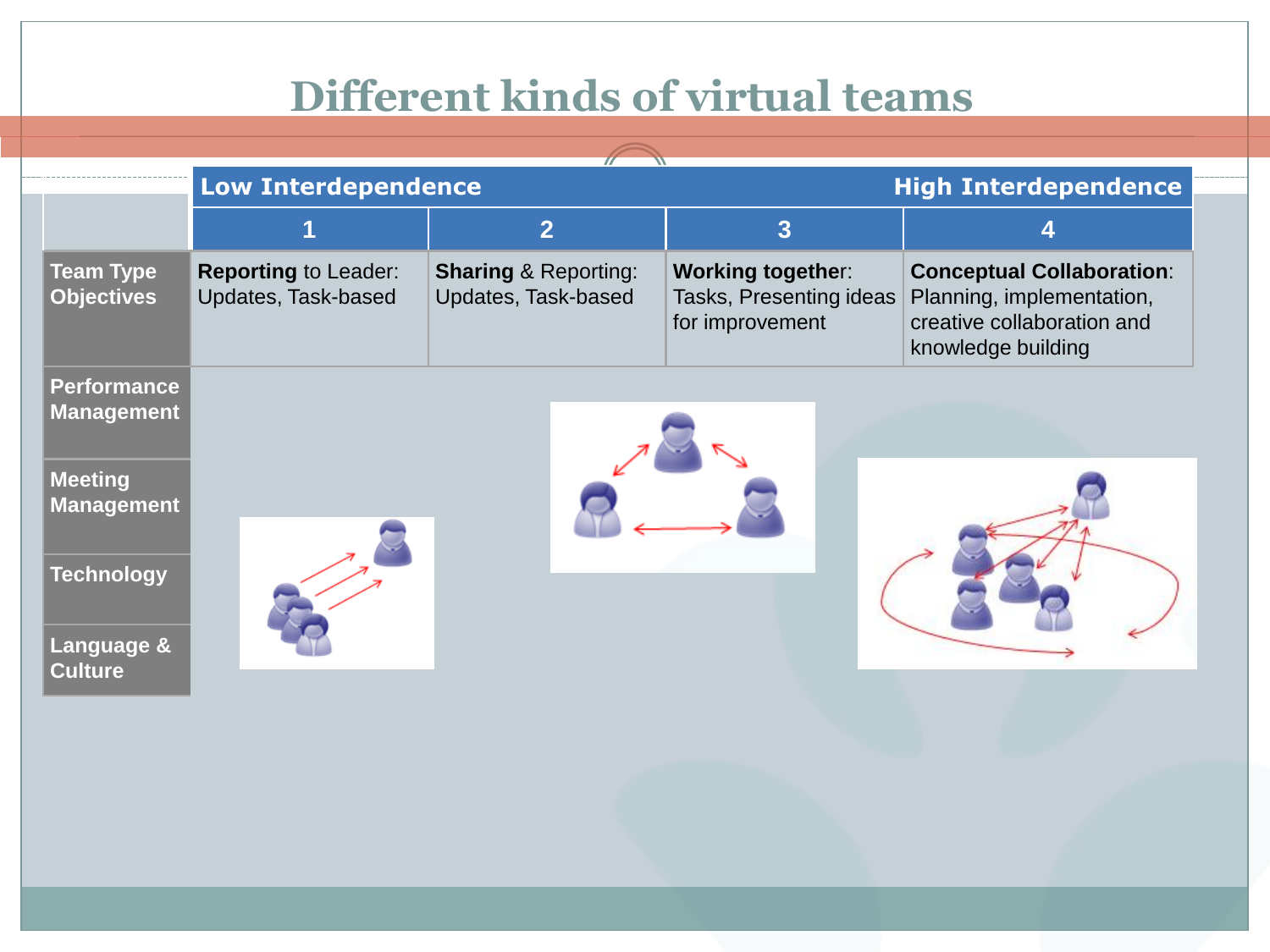

A large multinational financial institution with an offshored workforce of hundreds of staff in India most in high level IT jobs sent there over a decade ago.

Other off -shored staff working in Singapore, Vietnam, and China.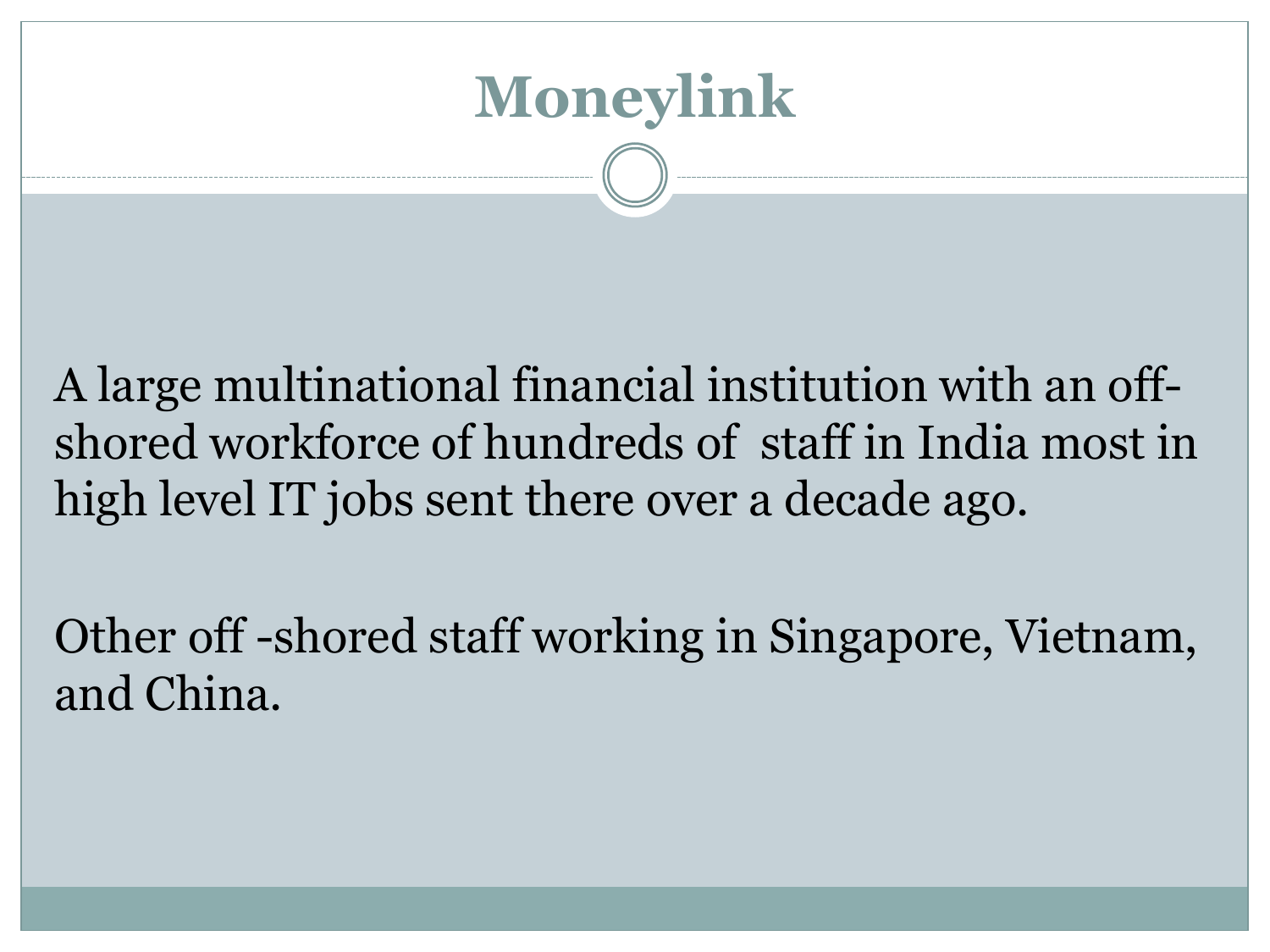*There is evidence that the effectiveness of management in remote or virtual contexts is diminished when people don't recognize the shift required, or are not given enough space to think about the challenges and can address them specifically.* 

*Employee survey data has highlighted micromanagement, lack of trust, confused accountabilities stemming from lack of clear direction and poor relationship building in the remote and virtual team environment.*

( RfP, 2012)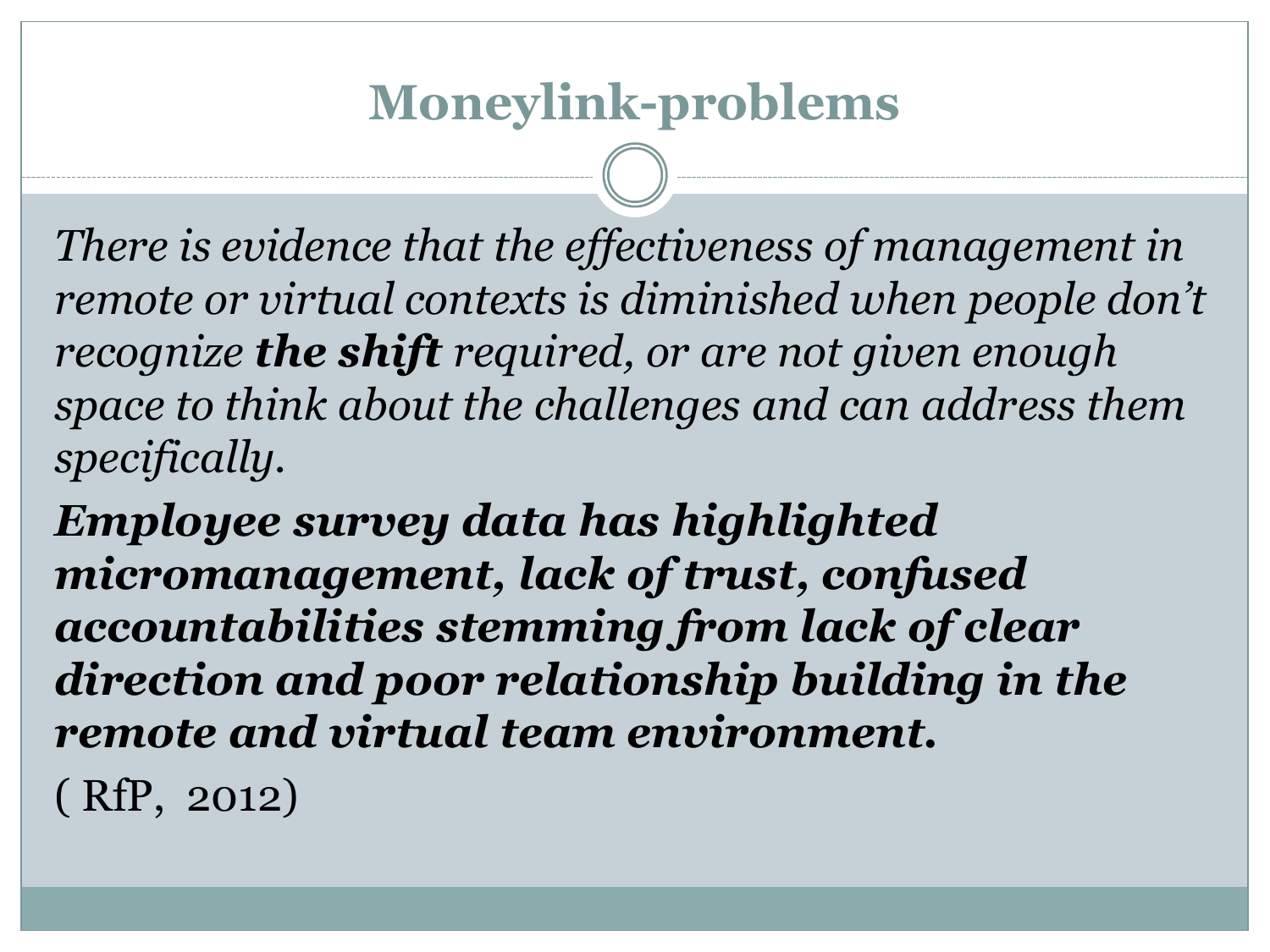# **Training Needs Analysis at Moneylink**

TNA used multiple data sources:

- Review of key corporate internal and external **documentation**
- **Survey** sent to 100 on- and off -shore managers and participants about their perceptions of VTMs
- 10 follow up **interviews** with on and off-shore managers
- **Observations** of 8 virtual team meetings
- **Recordings and transcriptions** of 6 of these meetings –source of this study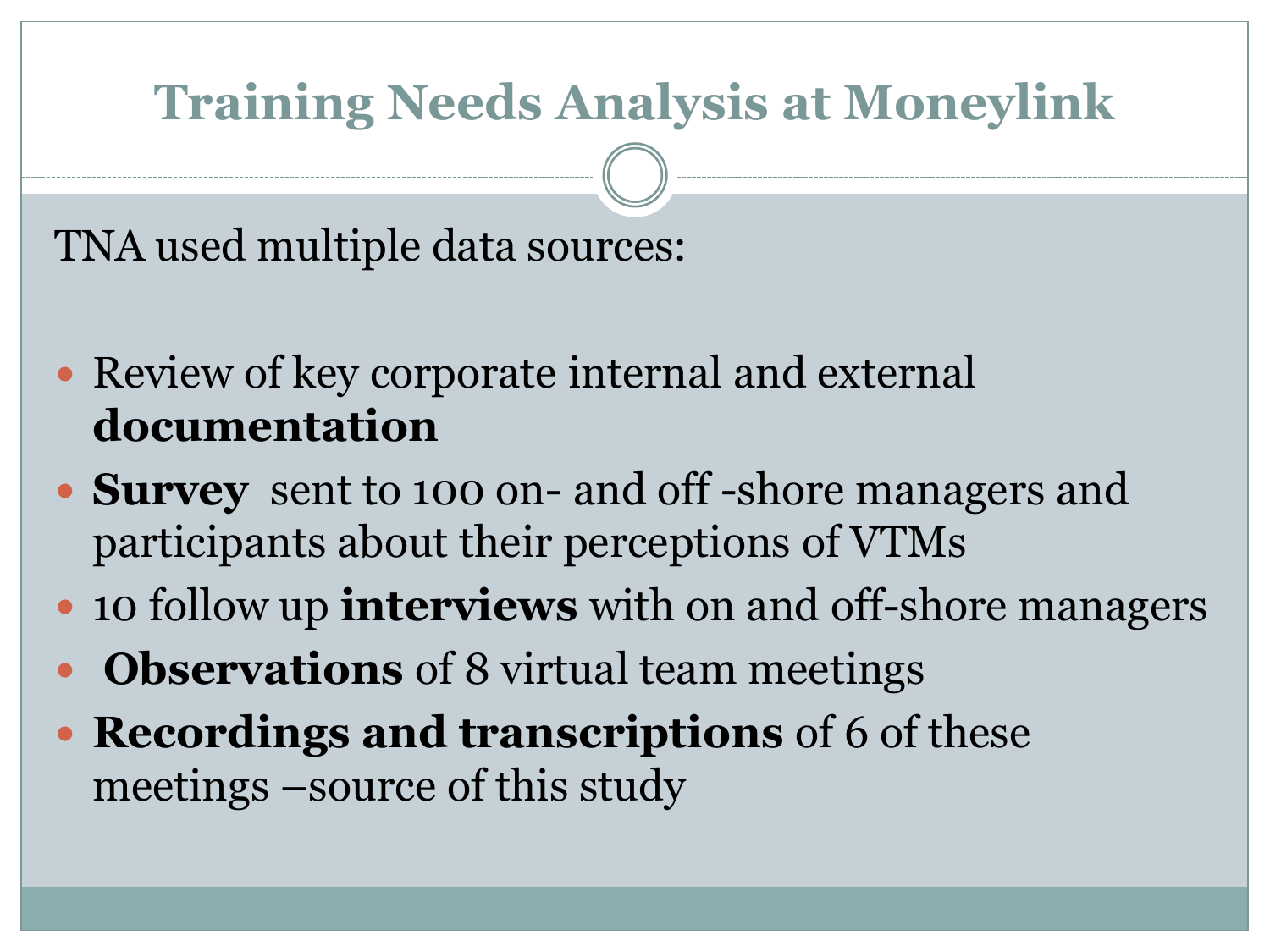# **The interviews off-shore**

Operational team manager (India):

*'I worked as part of a very collaborative team on-shore, but now that I am back in Bangalore the approach is very directive and top down…The new regional strategy also means job losses on-shore and managers have smaller teams which they want to protect…so they just don't want to collaborate and cooperate that much'.*

Operational manager (Singapore):

*'On-shore managers are very good at 'acculturalisation' management, that is getting their teams to think and act as on-shore, but this is not the point in VTM. No one group of managers should feel privileged in that role. I know a lot more about how to handle my team members out of Singapore…I've been doing it all my professional life. Maybe there is a great deal they can learn from us as 'global citizens' where we're used to communicating all over the place'.*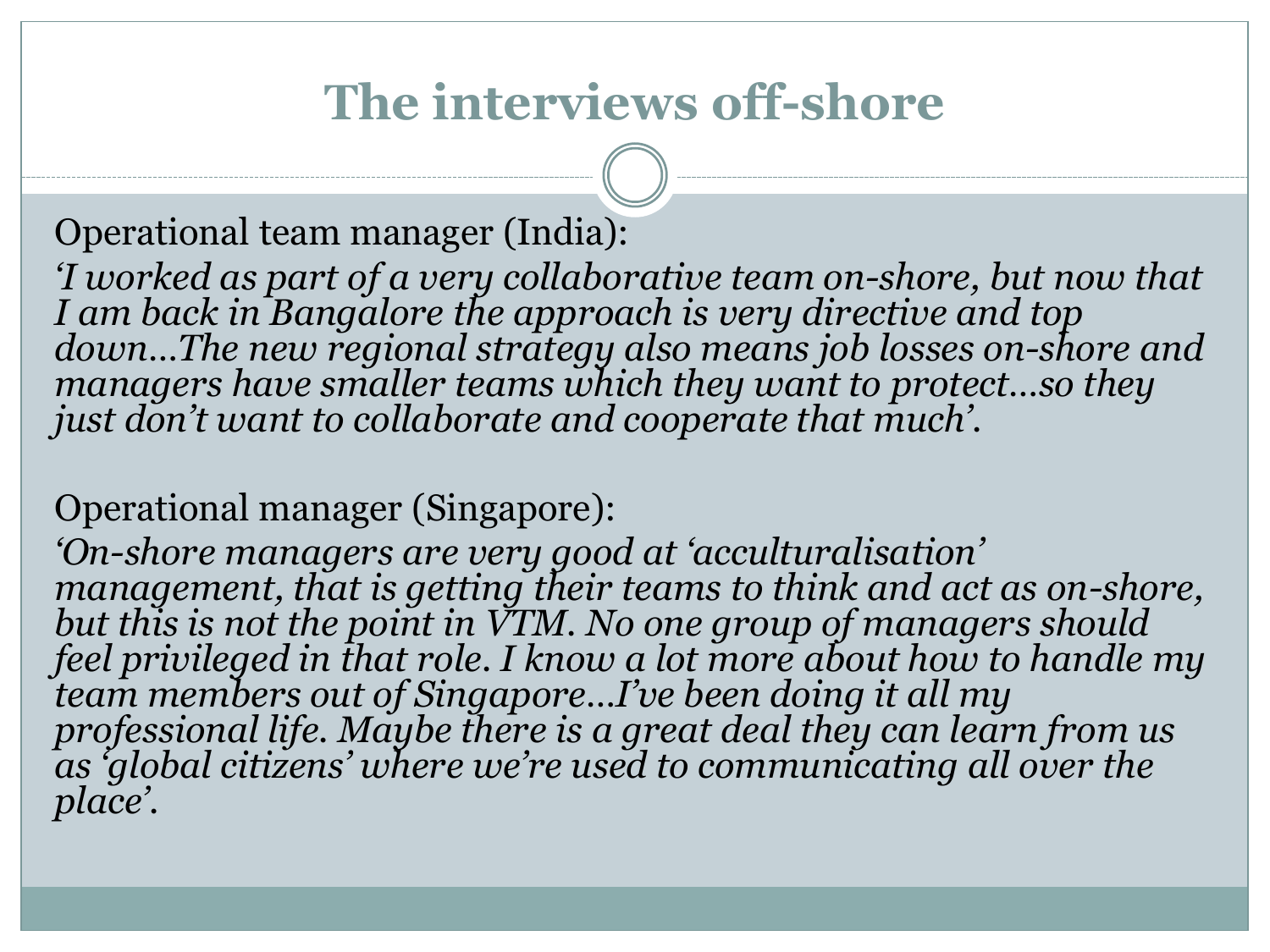### **The business management studies in VTM**

- Leadership and management skills ( Chutnik& Grzesik,2009.)
- Nature of VT work ( Hertel, Geister & Konradt, 2005)
- Technologies for VT( Klitmoller & Lauring, 2012)
- Intercultural studies of VTs (Shenkar, 2011)
- Trust in VTM ( Javenpaa & Leidner,1998)
- Language in VTM (Darics, 2010;Barner-Rasmussen et al, 2014)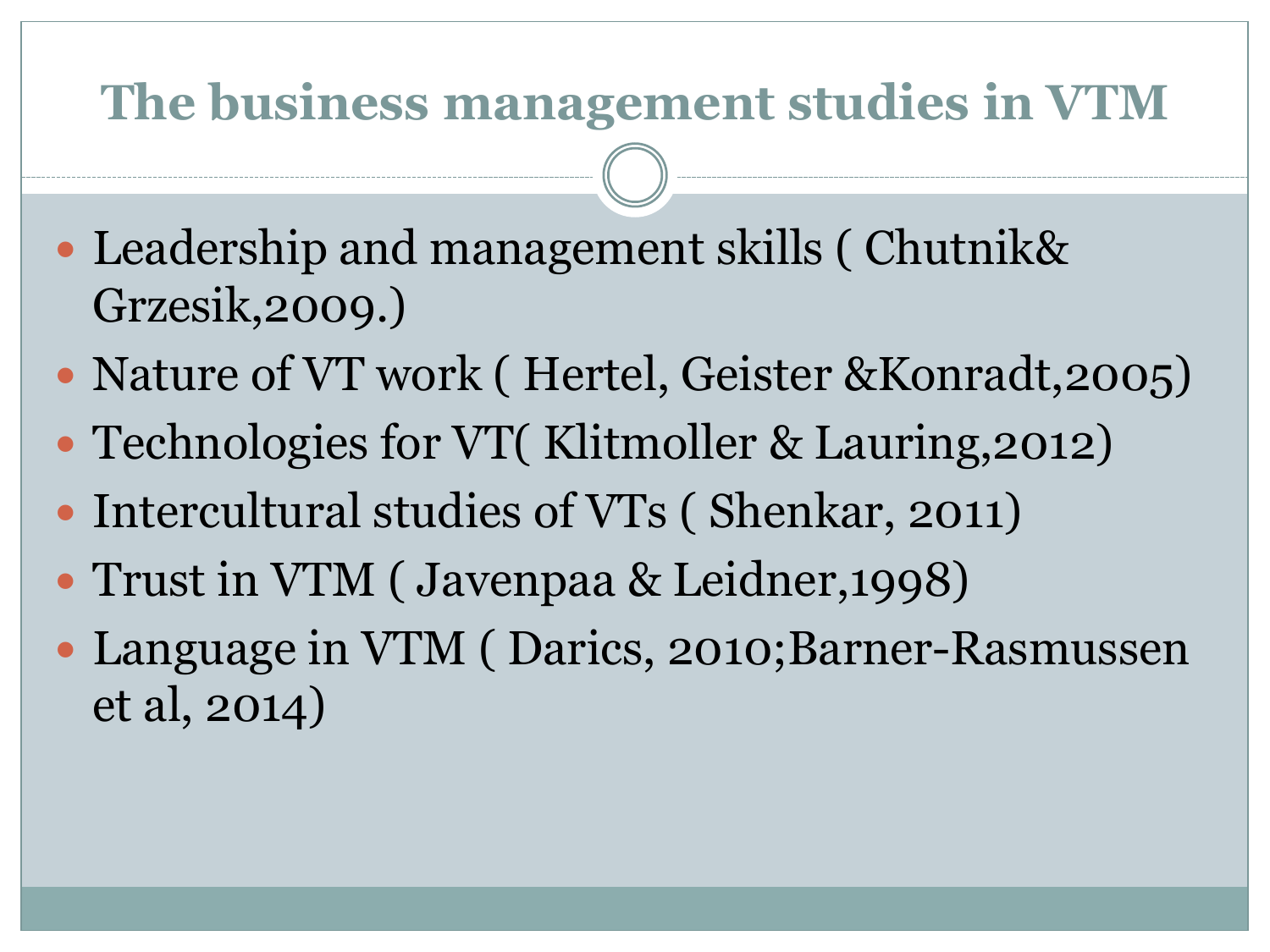### **The lack of language studies**

*Research on global teams documents the challenges of working across cultures and geographic barriers, and highlights the role of potential fissures between distant locations that can lead to unhealthy subgroup dynamics. Work to date, however, remains largely silent on how these dynamics unfold, on how the particular attributes of globally distributed teams contribute to these potential fissures and their activation, and on the role that language plays in these dynamics.* 

*(Hinds et al, 2013)*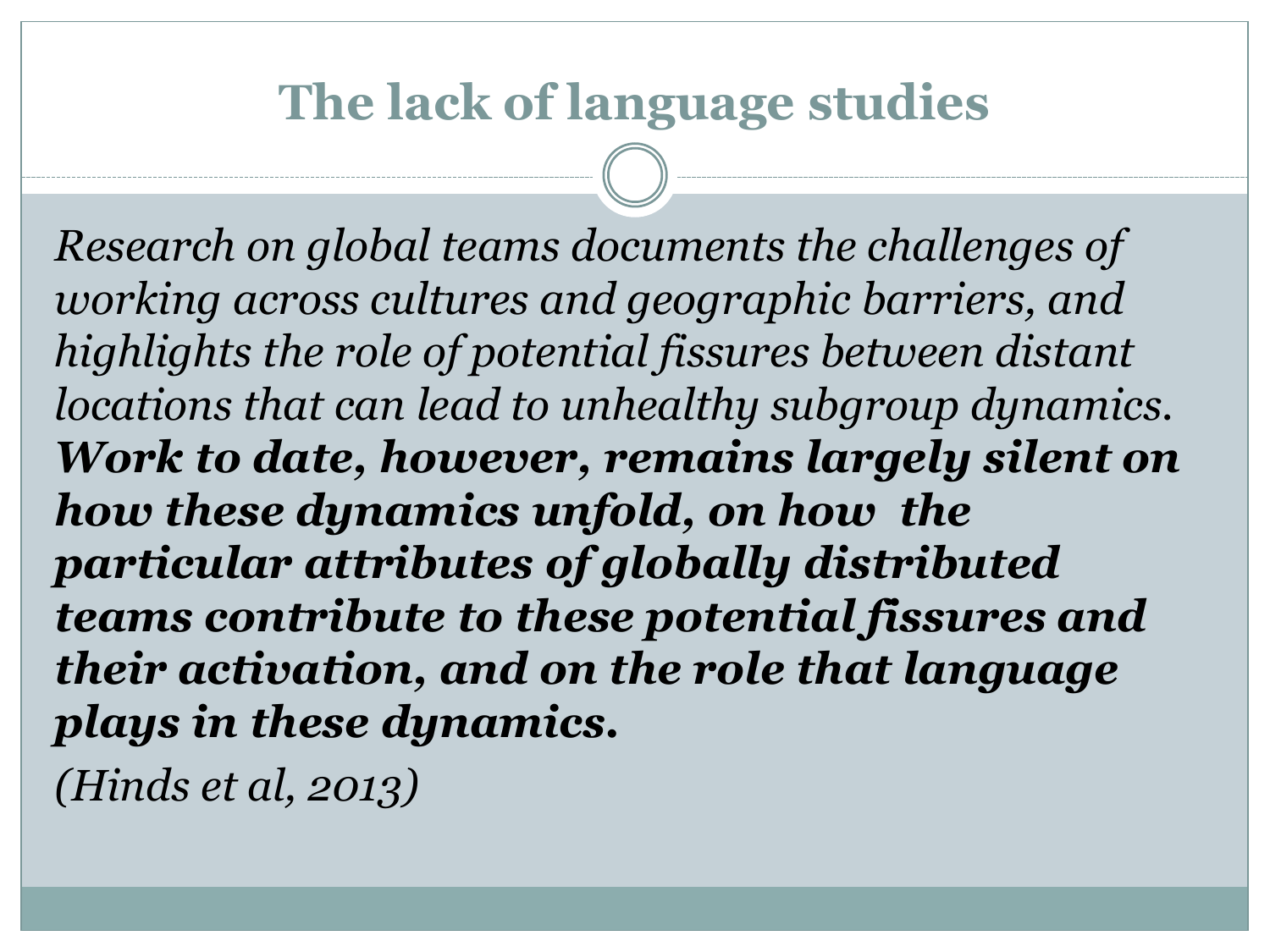

2. Appraisal Analysis: Martin, J. & White,P. (2005) as part of the systemic functional linguistics (SFL) (Halliday, 1995)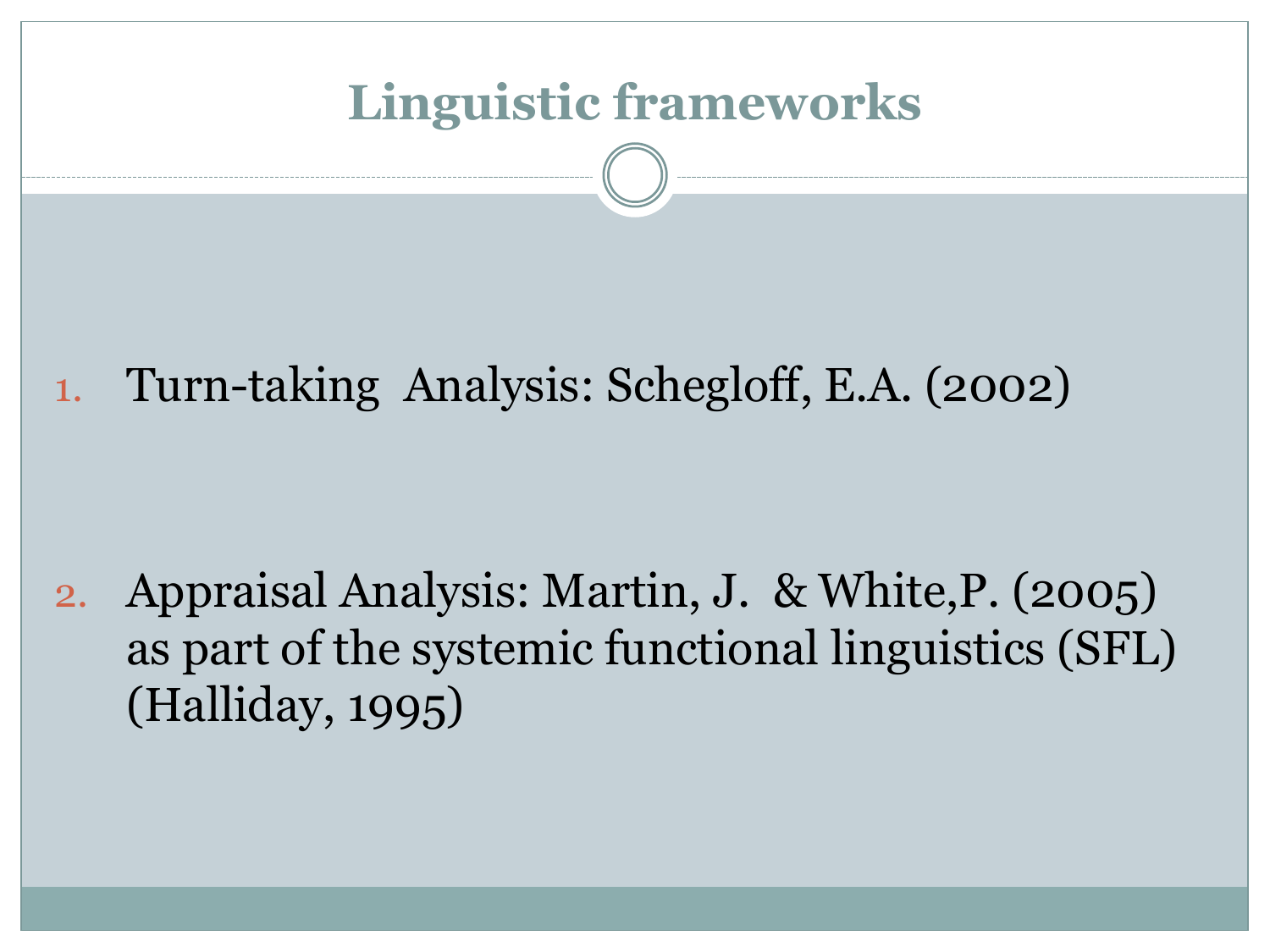### **The 6 Moneylink transcriptions**

Recorded 6 project teams involving on-shore and offshore colleagues working collaboratively in virtual teams; but all with on-shore managers.

Transcriptions using ELAN (Wittenburg et al, 2006) open source multimedia annotation software to quantify and visualize turn shifts, duration, overlaps.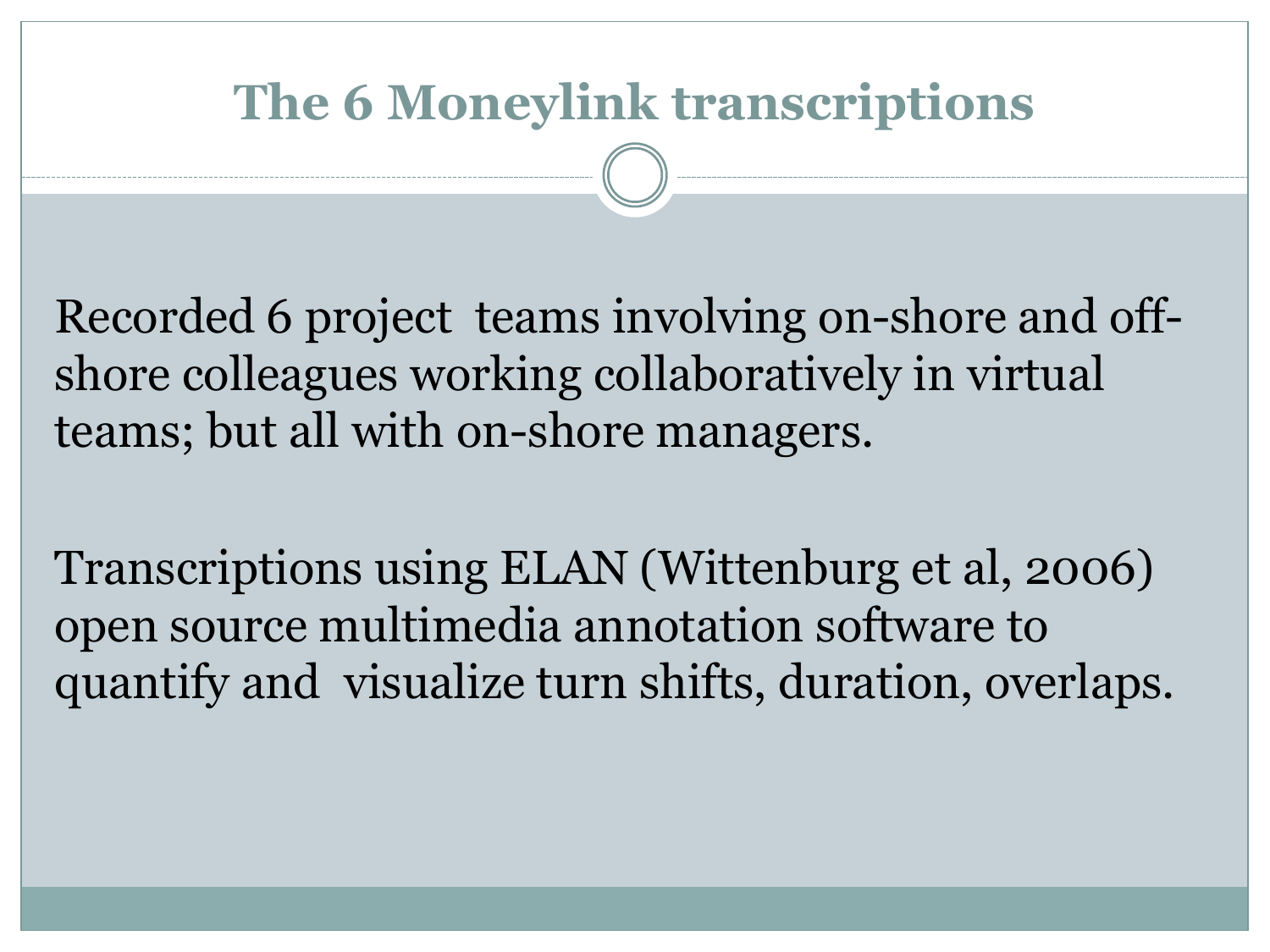#### Virtual team management transcripts

| Manager      | <b>Turns</b> | Total # of <br> turns (N) | %      | Self-<br>selecting | <b>Speeches</b><br>duration | <b>Total</b><br><b>Speech</b><br>Time (T) | %      | Average time per turn |
|--------------|--------------|---------------------------|--------|--------------------|-----------------------------|-------------------------------------------|--------|-----------------------|
| Alfred       | 36           | 104                       | 34.60% | 34                 | 19:41.0                     | 32:02.5                                   | 61.40% |                       |
| Aaron        | 24           | 119                       | 20.20% | 25                 | 04:20.0                     | 16:22.1                                   | 26%    |                       |
| <b>Miles</b> | 85           | 196                       | 44.40% | 82                 | 0:28:06                     | 42:33.0                                   | 66.00% | 0:00:20               |
| Connie       | 33           | 99                        | 33.30% | 45                 | 10:54.2                     | 26:11.0                                   | 41.60% |                       |
| Manfred      | 119          | 247                       | 48.20% | 131                | 25:29.6                     | 29:30.0                                   | 86.40% |                       |
| <b>Nigel</b> | 50           | 149                       | 33.60% | 61                 | 08:58.0                     | 20:47.0                                   | 45.3   | 0:00:11               |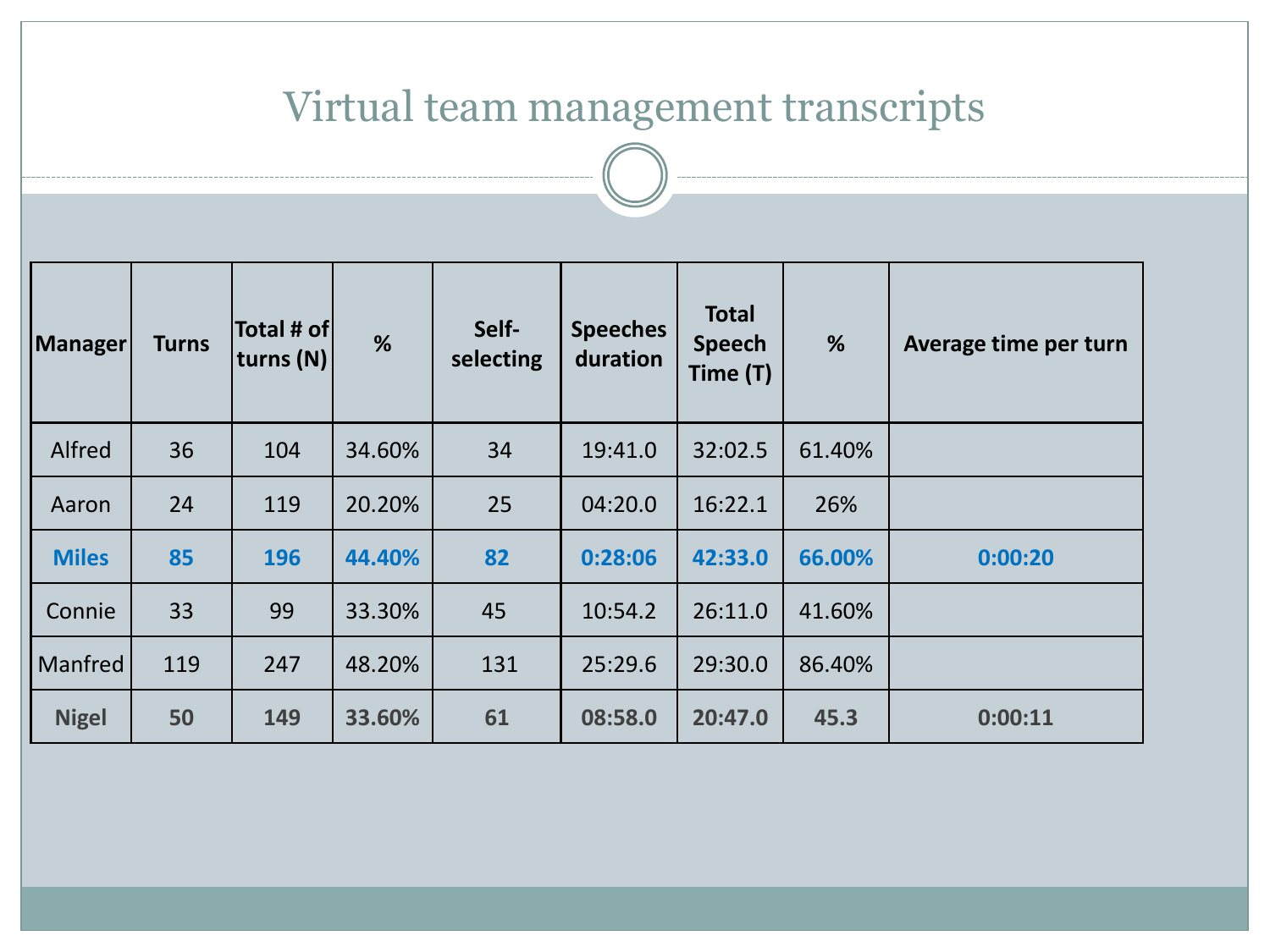### **Miles's meeting**

IT project team comprising Australia -wide and India membership (8).developing an new accounting software package for Moneylink.

Meeting purpose was to discuss how his team could improve efficiencies in the project.

*I want to get input and be collaborative but there is very little contribution from many members of the team…it's frustrating. (Miles, TNA Interview 2012)*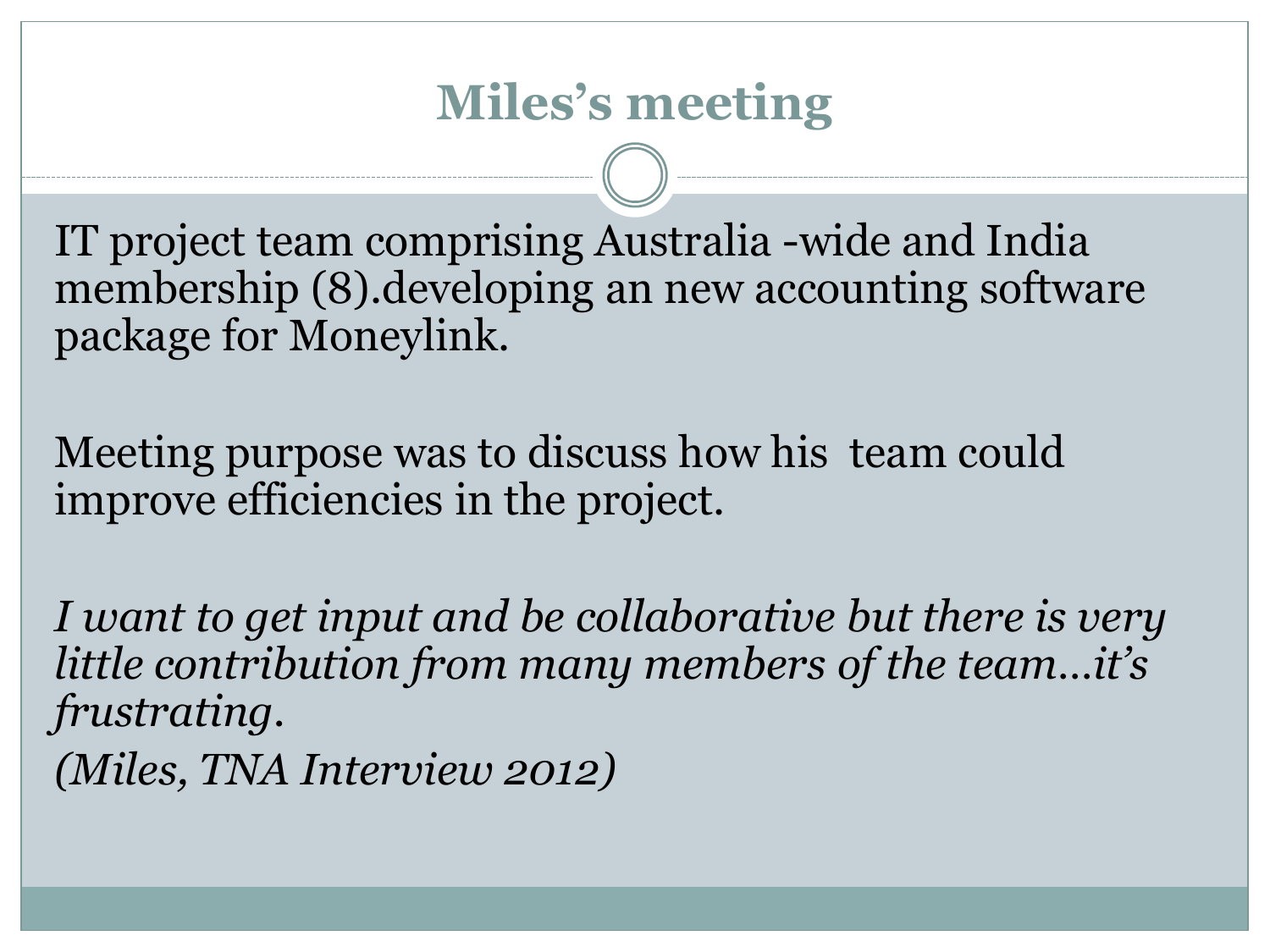# Miles's meeting

| <b>Speaker</b>                        | <b>Turns</b>   | %       | <b>Speech duration</b>          | %       | <b>Average time per</b><br>turn |
|---------------------------------------|----------------|---------|---------------------------------|---------|---------------------------------|
| <b>Miles (MS1)</b>                    | 85             | 44.5%   | 28 min 6 sec                    | 66.0%   | 20 sec                          |
| Matt (MS5)                            | 43             | 22.5%   | 4 min 26 sec                    | 10.4%   | 6 sec                           |
| Tom (MS7)                             | 11             | 5.6%    | $4 \text{ min } 31 \text{ sec}$ | 10.6%   | 25 sec                          |
| Rajeev (MS3)                          | 9              | 4.7%    | 1 min 8 sec                     | 0.1%    | 8 sec                           |
| <b>Madhav</b> (MS4)                   | 3              | 1.6%    | 35 Sec                          | 1.4%    | 12 sec                          |
| MS7                                   | 3              | 1.6%    | 15 sec                          | 0.6%    | 5 sec                           |
| Sam (MS2)                             | $\overline{2}$ | 1.0%    | 5 sec                           | 0.2%    | 3 sec                           |
| <b>Richard (MS6)</b>                  | $\overline{2}$ | 1.0%    | 12 sec                          | 0.5%    | 6 sec                           |
| MS8                                   | $\mathbf{1}$   | $0.5\%$ | 3 sec                           | $1.3\%$ | 3 sec                           |
| <b>Unspecified</b>                    | 31             | 16.2%   | $3 \text{ min } 5 \text{ sec}$  | 7.0%    | 6 sec                           |
| Laughter, chatter &<br>overlaps, etc. | 5              | 2.6%    | 41 sec                          | 1.6%    | 8 sec                           |
| <b>Total</b>                          | 196            | 100%    | 43 min 51 sec                   | 100%    | 11.2 sec                        |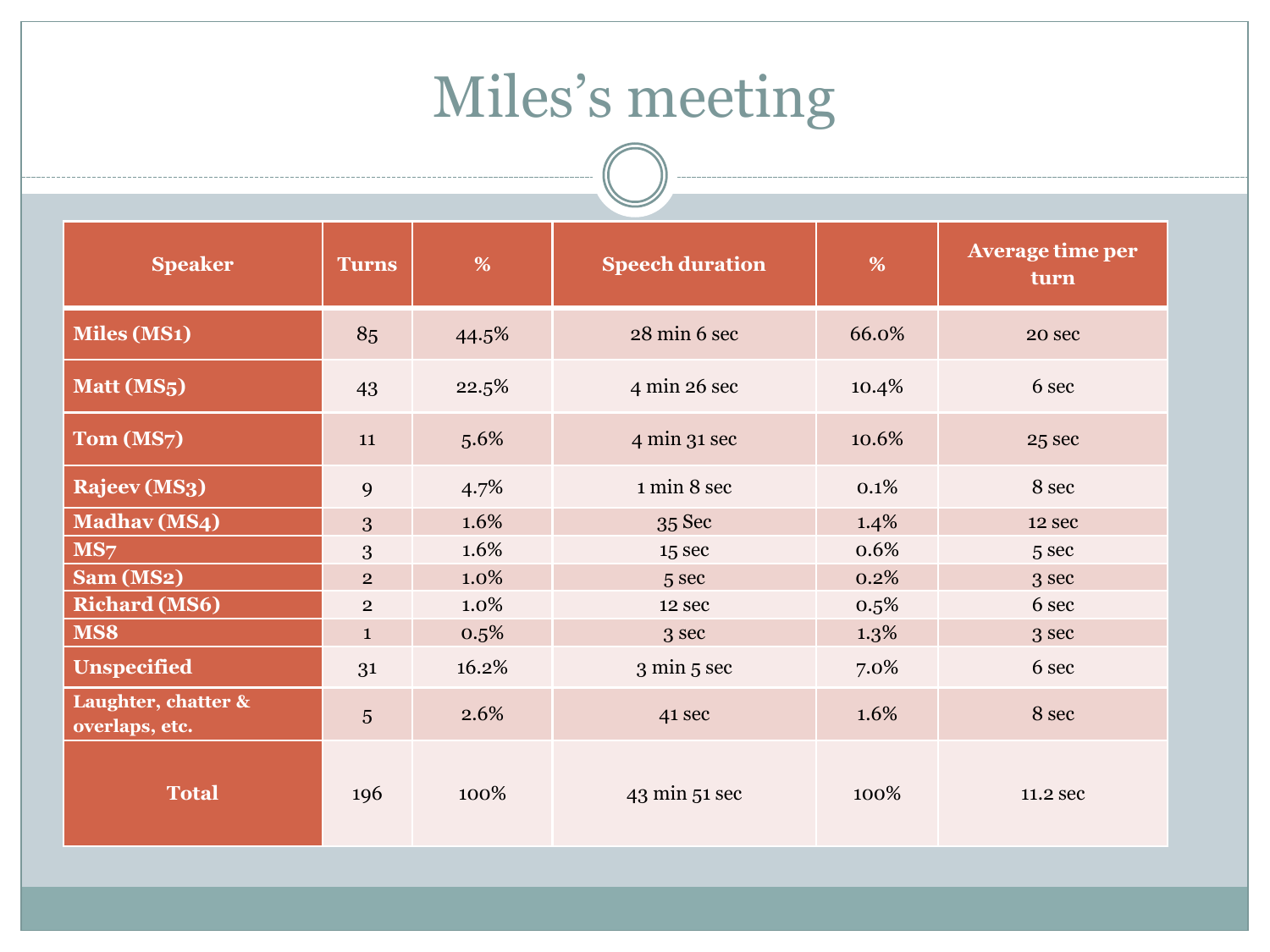#### **Speech Duration of Miles' Meeting**



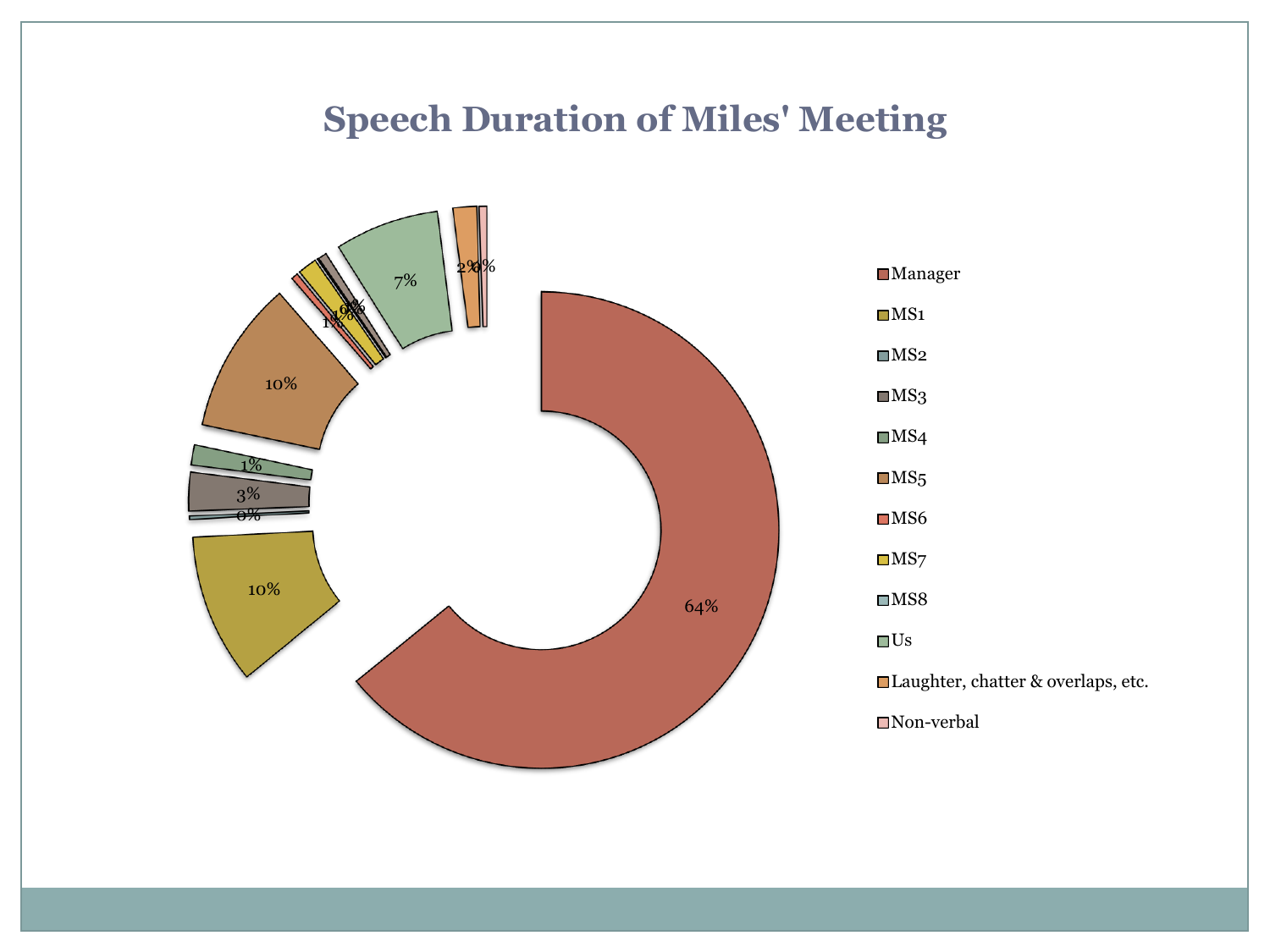# **Participation rate in Miles's meeting**

Miles has 4 turns which lasted longer than 2 minutes with the longest one being almost 6 minutes. Apart from M5, no other members were able to take a turn for more than 1 minute; most of them were only able to back channel or give minimal responses to the manager, lasting less than 1 second per turn.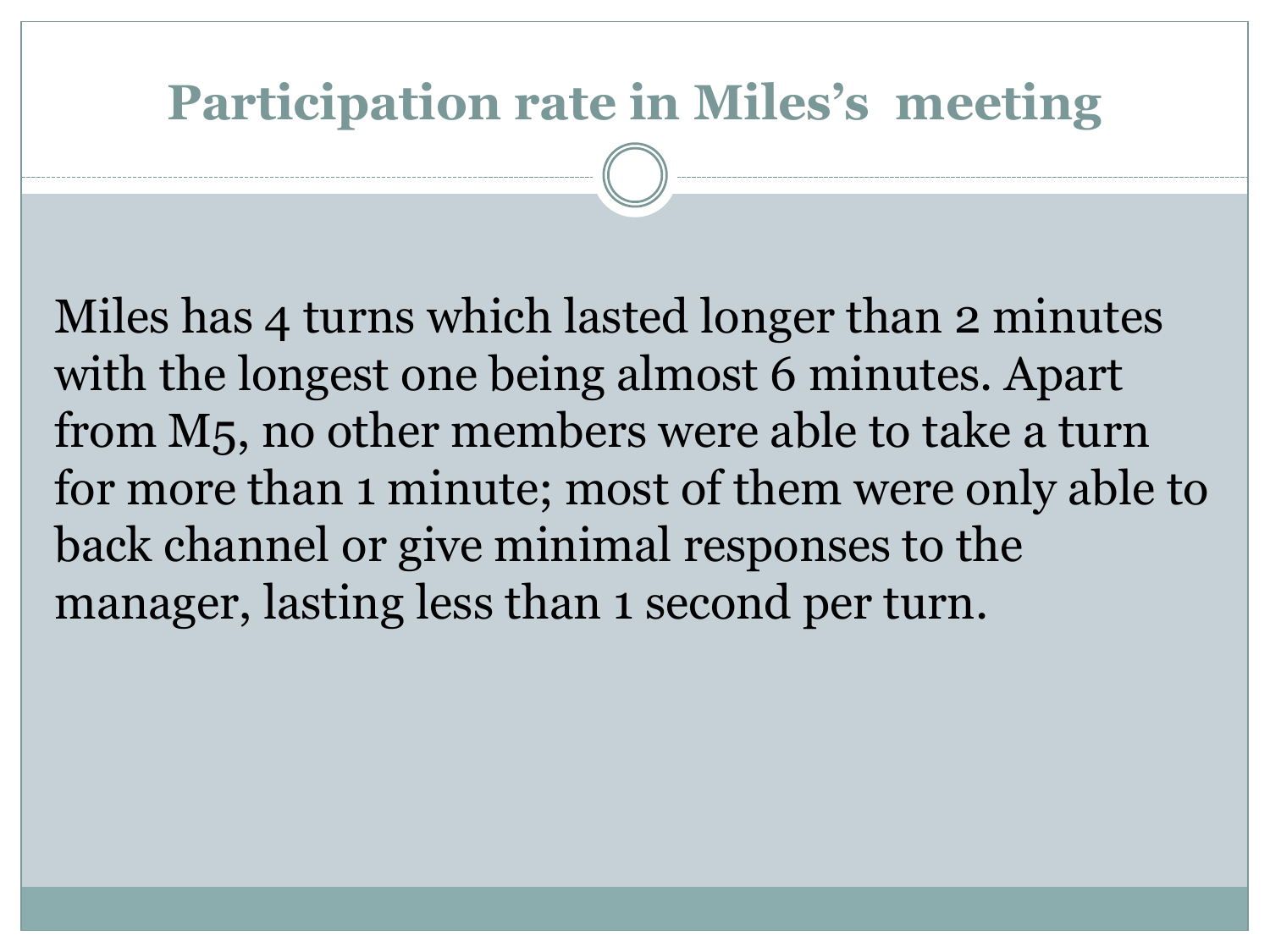# Miles's turns…no pauses!

Use of 'so'; 55 uses in filling in the pauses and taking self-selecting turns-

*So what I'll do is… So one of the key factors was… So if you actually think about it… So if you find me not being people enough oriented… So we spent a lot of time…*

*So that's how information gets sent…*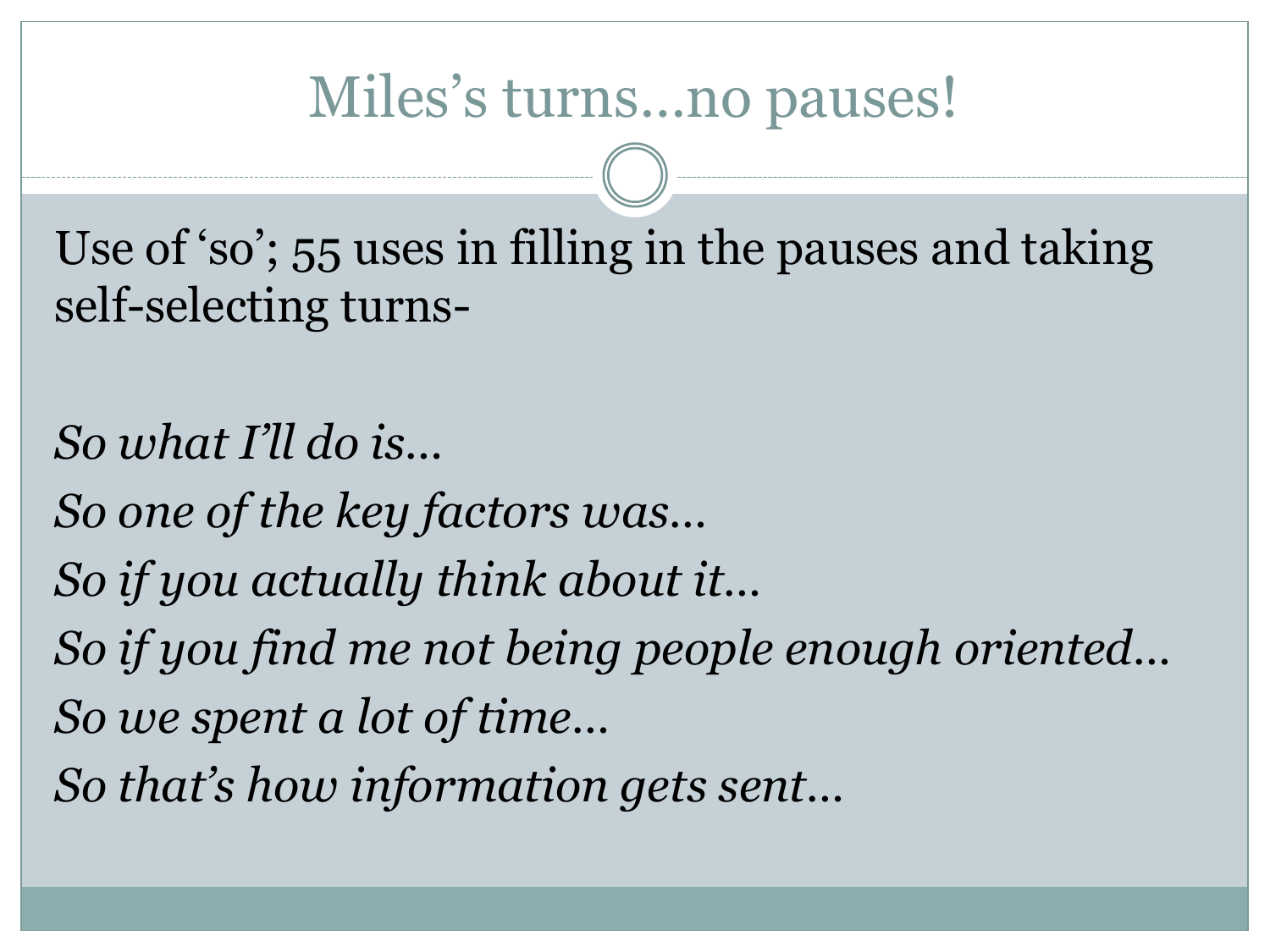# **Systemic Functional Linguistics- Appraisal**

Using Systemic Functional Linguistics (SFL) ( Halliday & Matthiessan, 2004); appraisal theory (Martin & White, 2005) .

SFL metafunctions that embrace the **whole context**:

Field: Ideational (relational, mental and material clauses) **Tenor: Interpersonal (e.g. modality, consequentiality)** Mode: Textual (theme/rheme;discourse markers)

**Appraisal system** that "unfolds dynamically to engage us, to get us on side – not with one appeal, but through a spectrum of manoeuvres that work themselves out phase by phase." (Martin and Rose, 2007:56)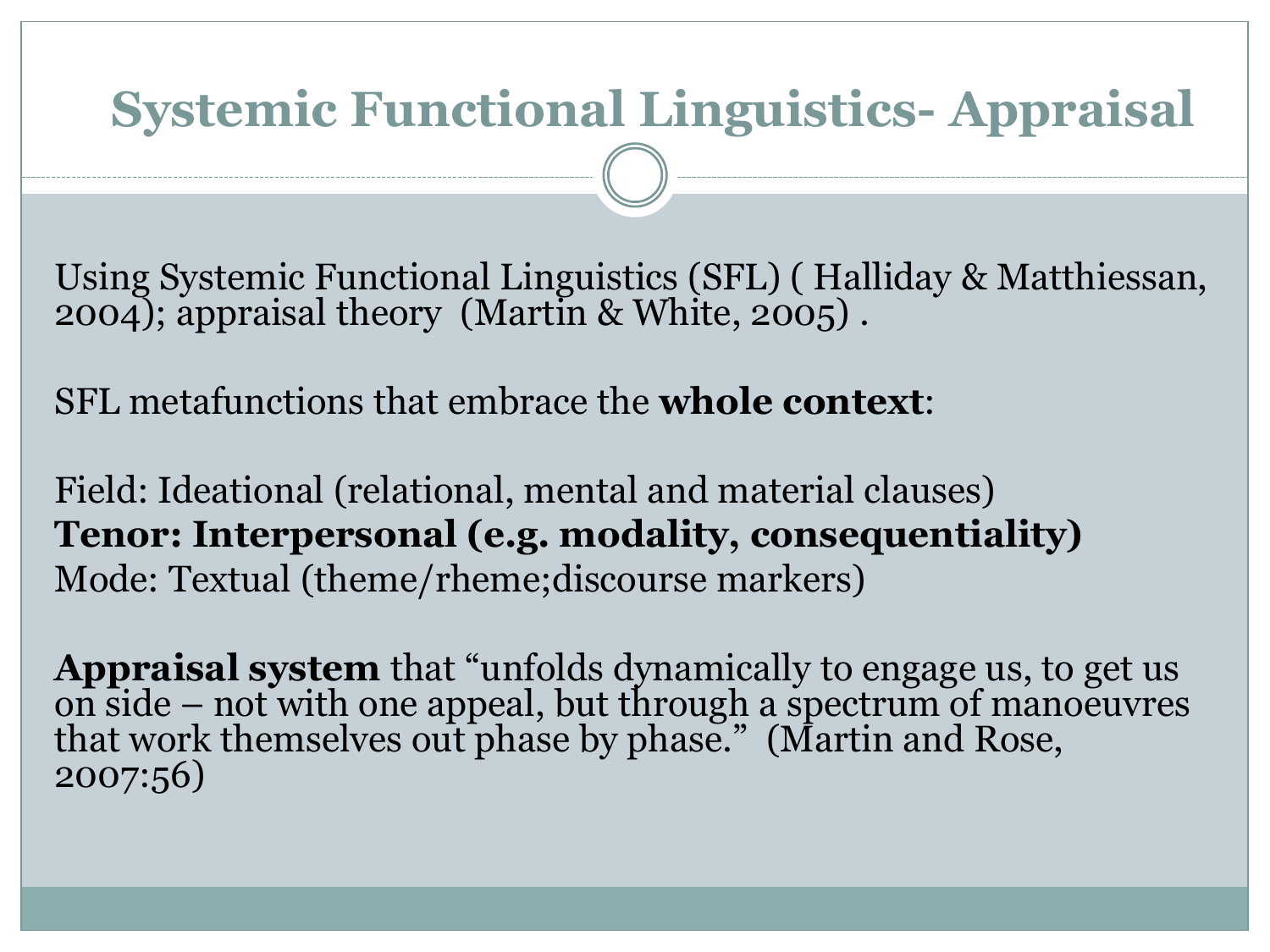Comprises **three nodes** on the appraisal system;

**Engagement**: (to develop solidarity and alignment)

**Attitude**: ( to judge others and their behaviour)

**Graduation**: ( to increase/decrease volume or intensity of judgements )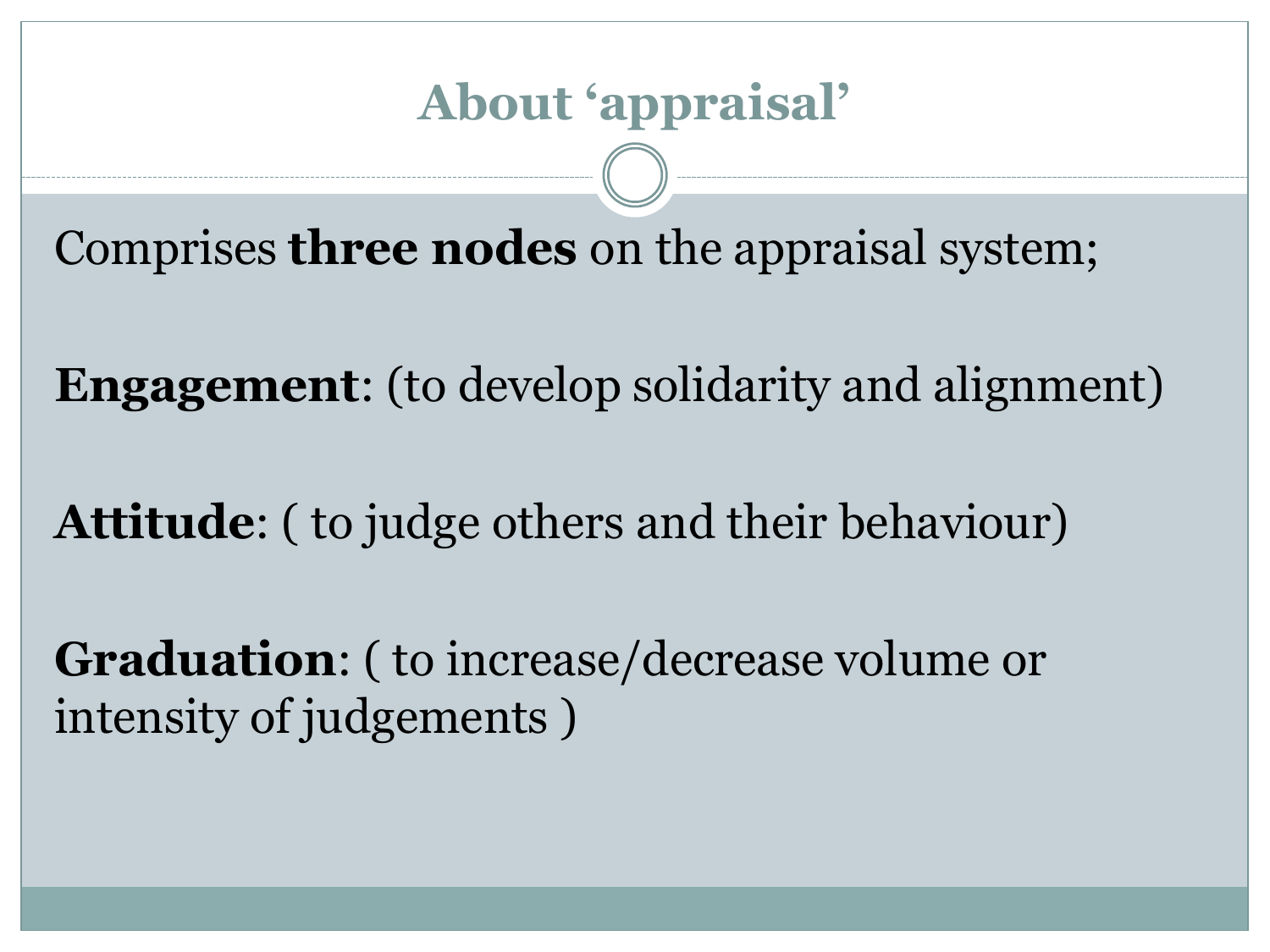# Our focus: 'engagement'

'all those language choices ( **modality, polarity, concession, consequentiality and projection**) which provide the means for the authorial voice to position itself with respect to, and hence 'engage' with, the other voices and alternative positions construed as being in play in the current communicative context'

Martin & White, 2005: 94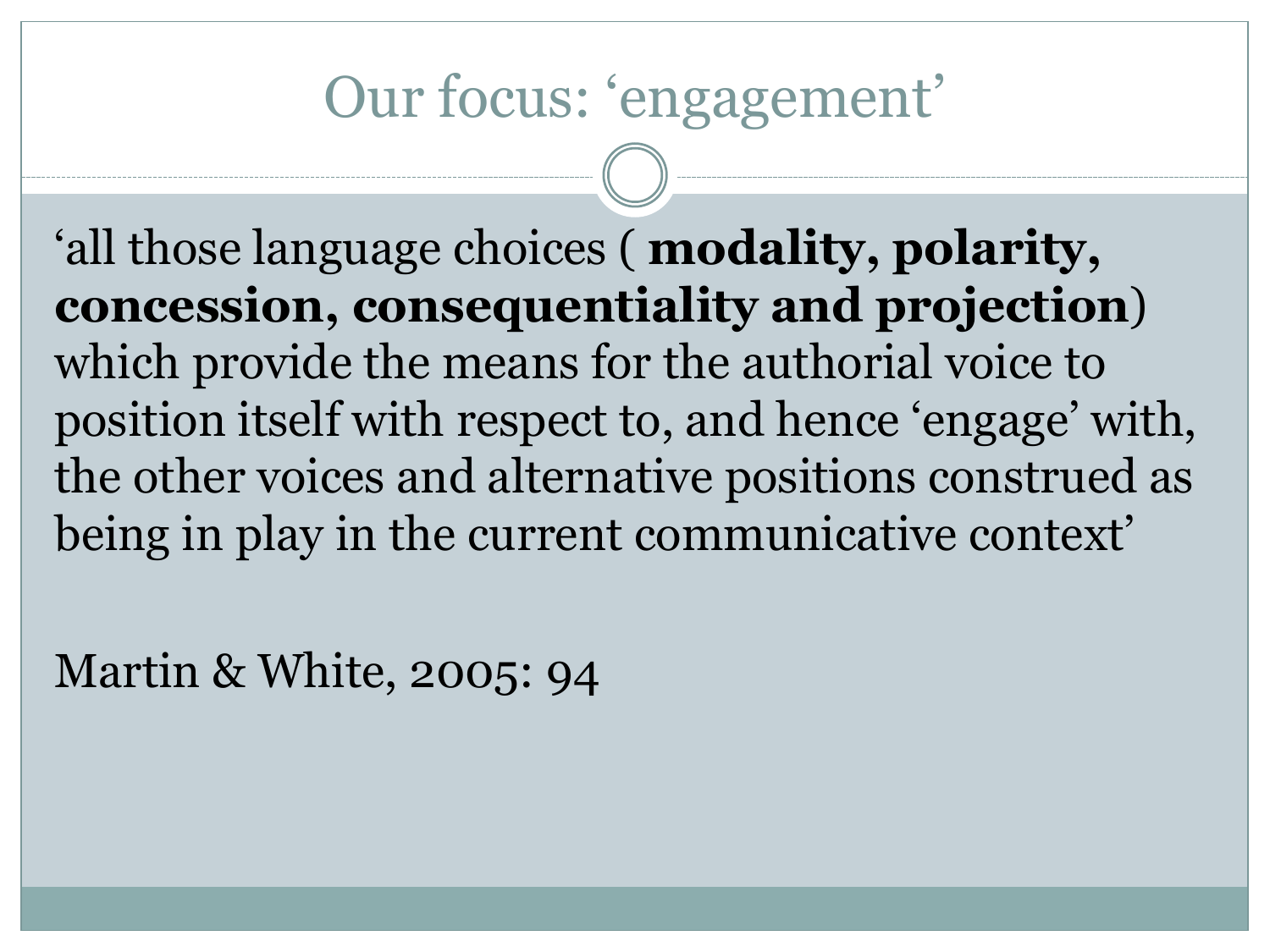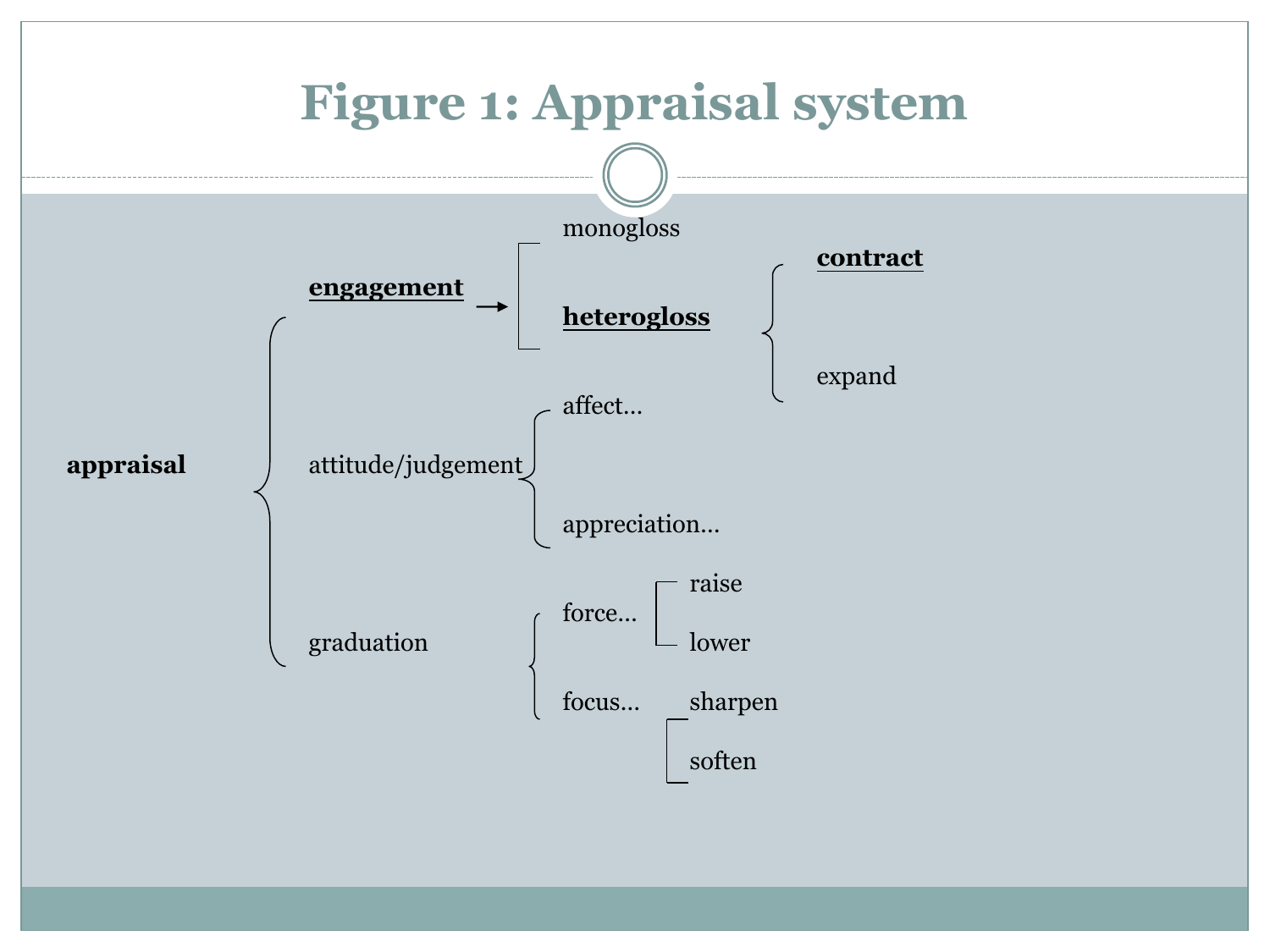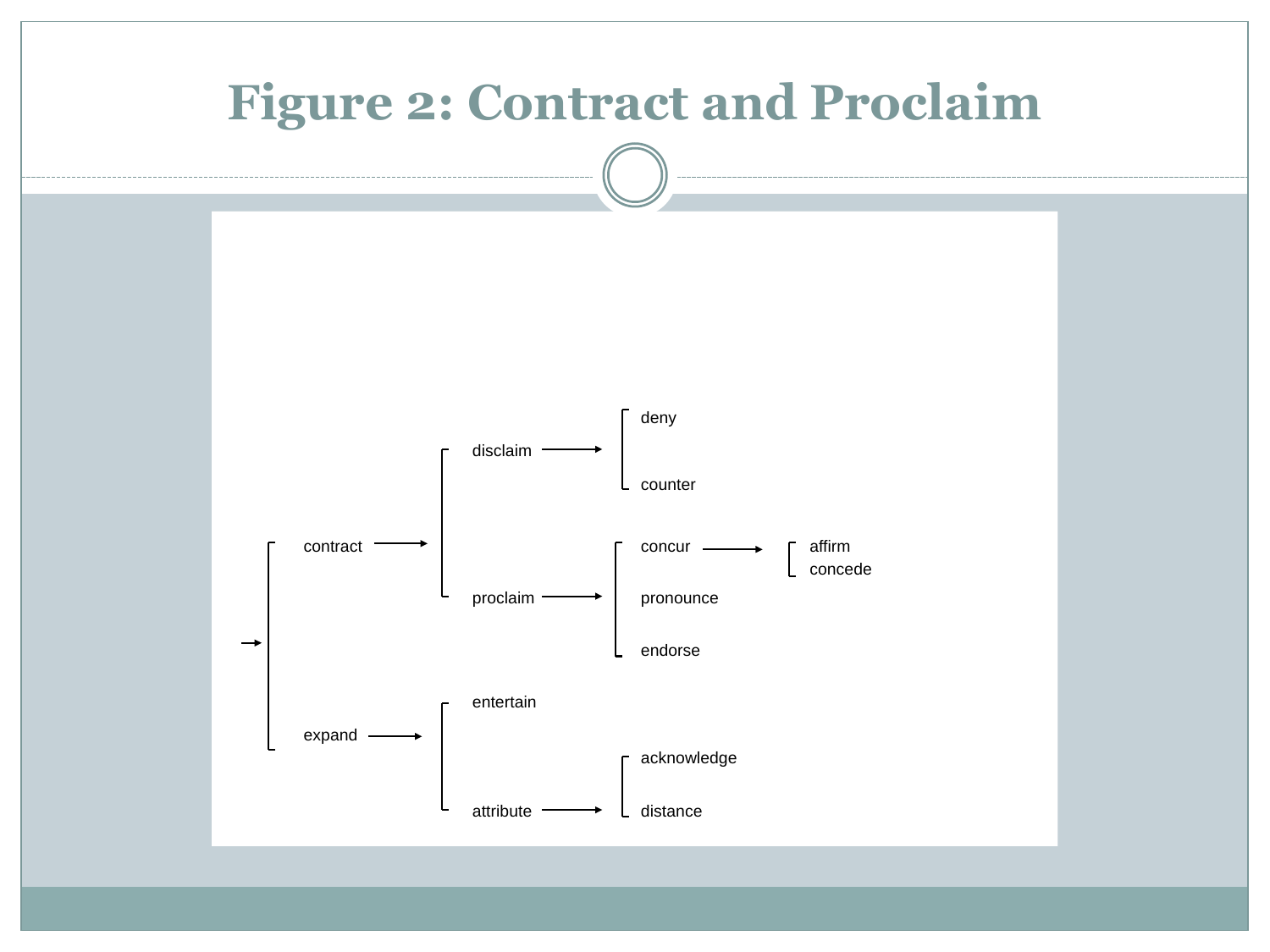#### **Concur**

**Concur** refers to the choice of language that attunes the interlocutor with the speaker's own position i.e. a language choice which 'overtly announces the addresser **as agreeing with or having the same knowledge** as the same projected partner' ( Martin & White, 2005: 122)

e.g. naturally, of course, obviously, admittedly etc. and sets of rhetorical or leading questions and question tags.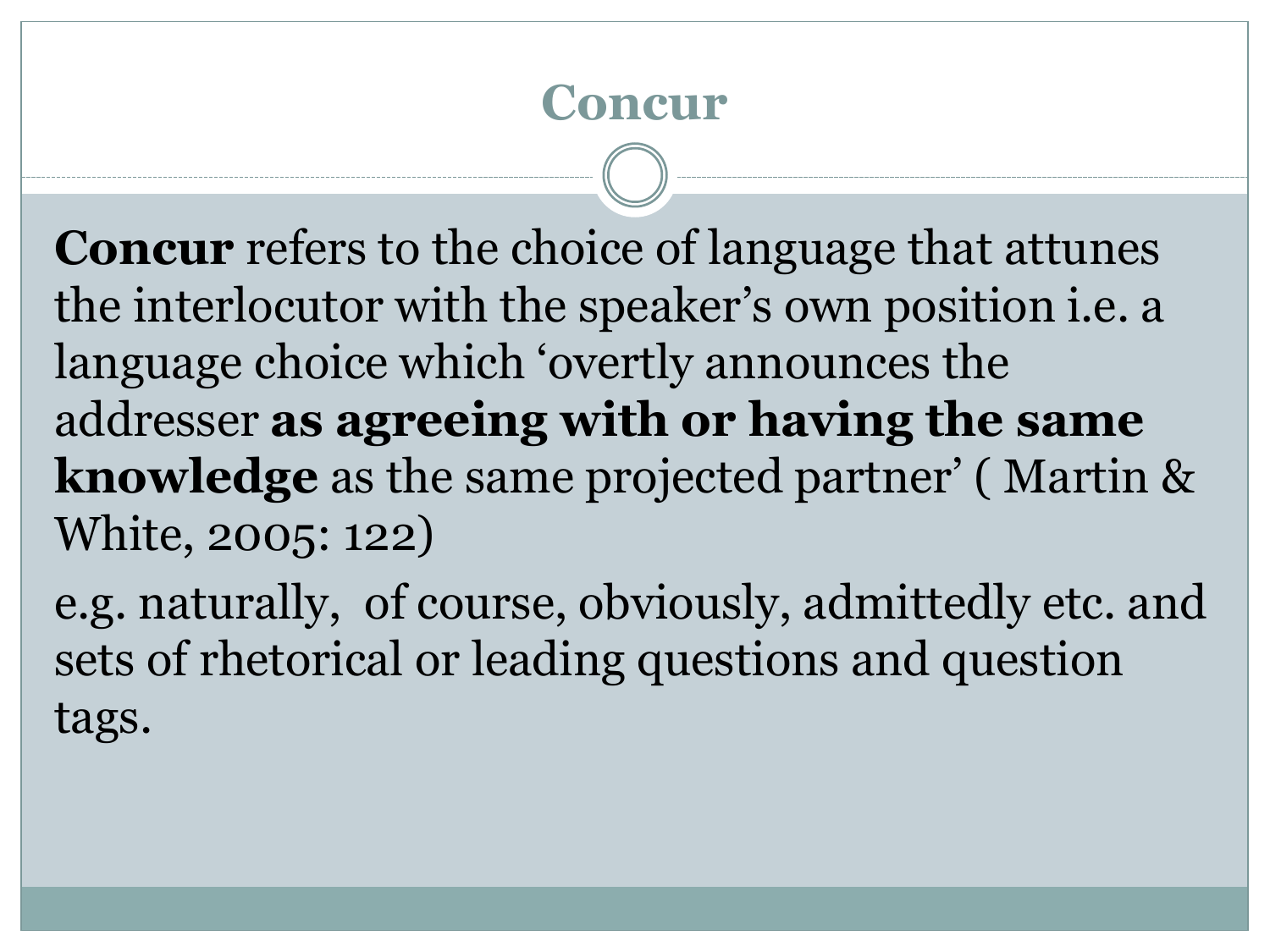'*which means of course, we need to do a lot of forward planning'*

*'Obviously he talked about that he's not hearing enough news'*

*'they're certainly the right people to be talking to'*

*'and if you think about it, Eric, the colour that describes him is red, very people oriented, why? Always asking how people are feeling'.*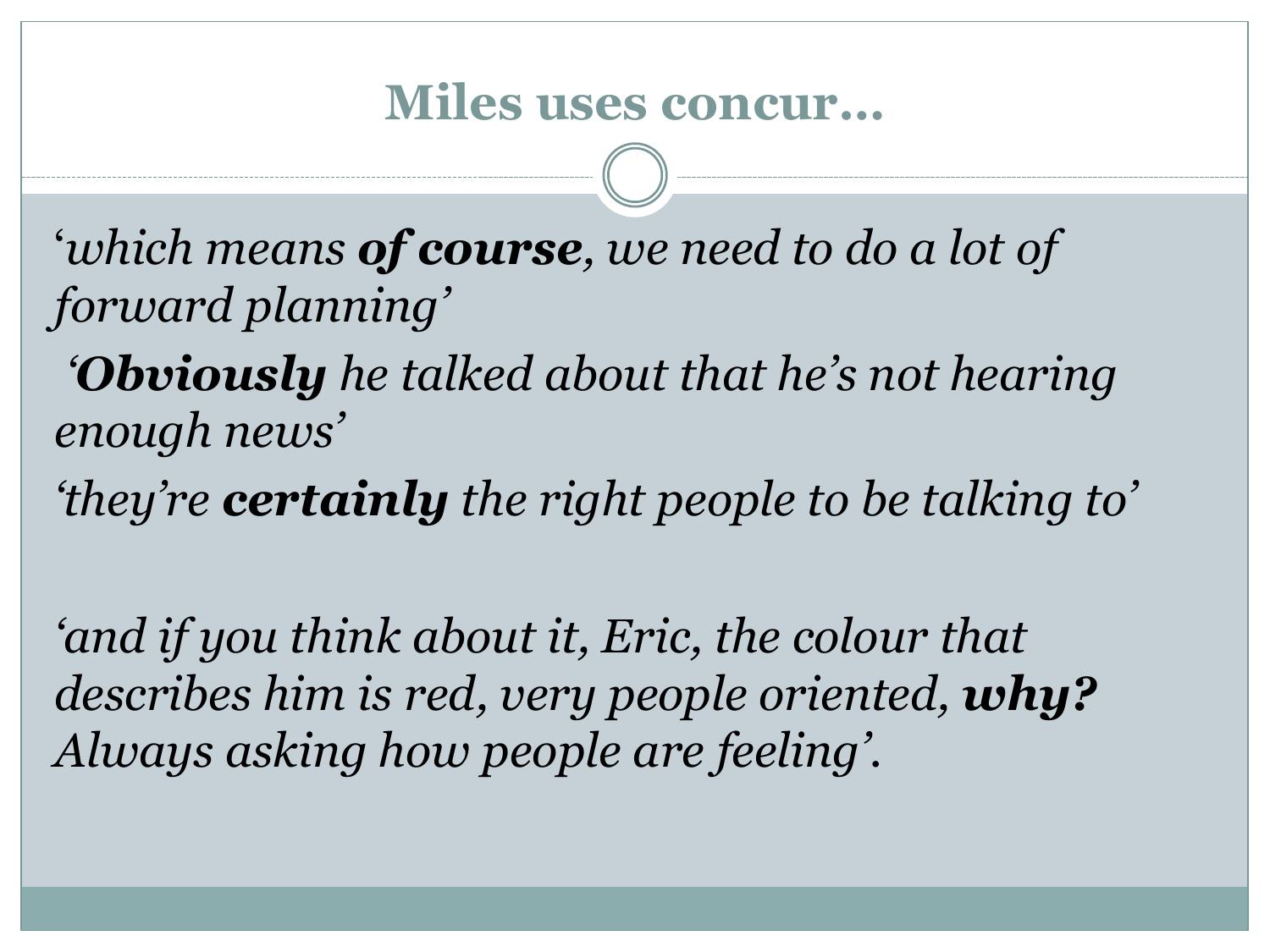## Pronounce

Pronouncement formulations 'involve authorial emphases which are **directed against some assumed or directly referenced counter position**…'

Martin & White, 2005; 129

E.g. 'the truth of the matter is…, 'there can be no doubt that….'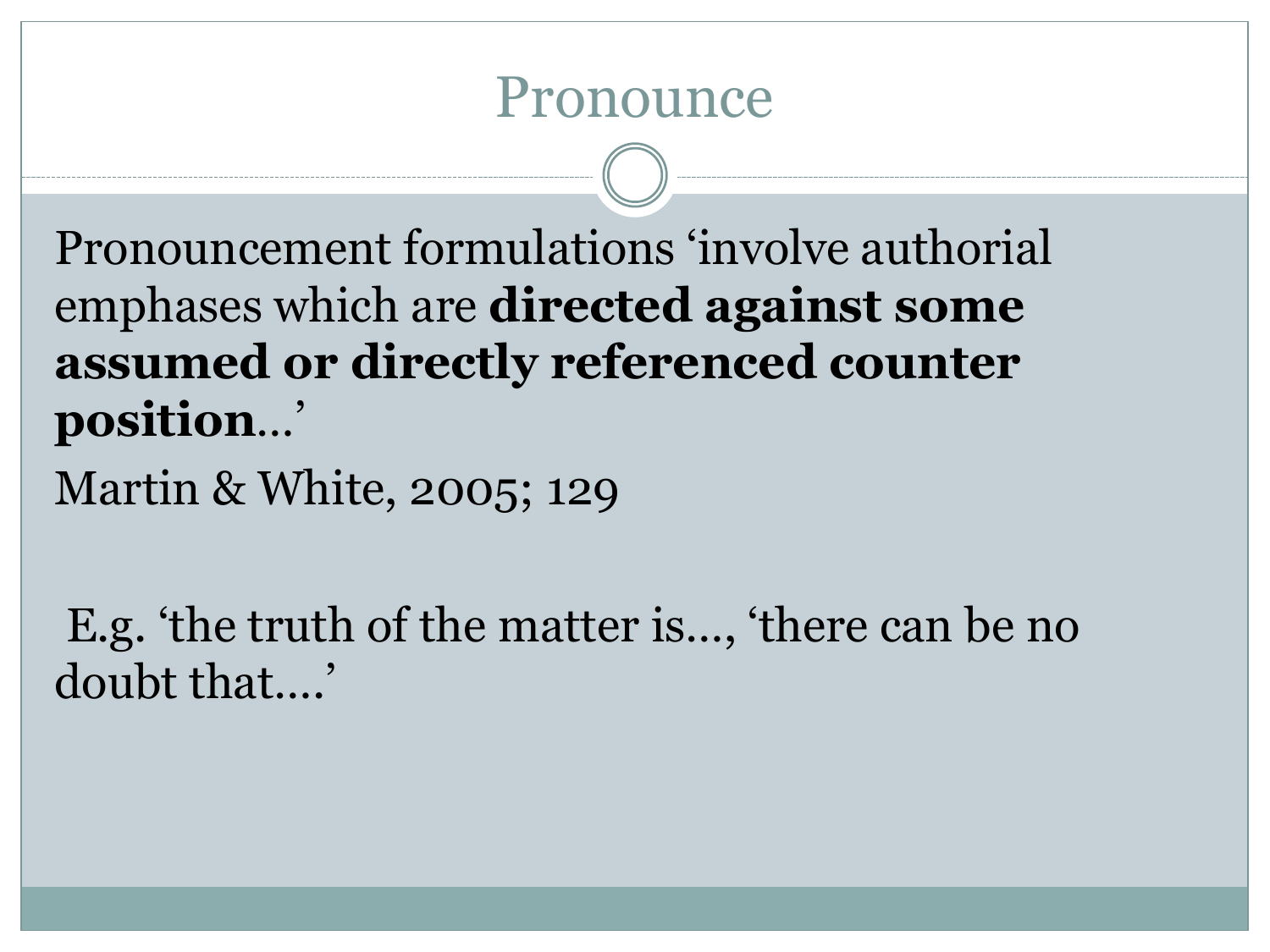#### **Miles uses pronounce**

'*we have worked out a standard way of doing it'*

*' I like facts and I'll keep playing with my facts'*

*'I've got no issues with stuff going through as long as you don't stuff it up'*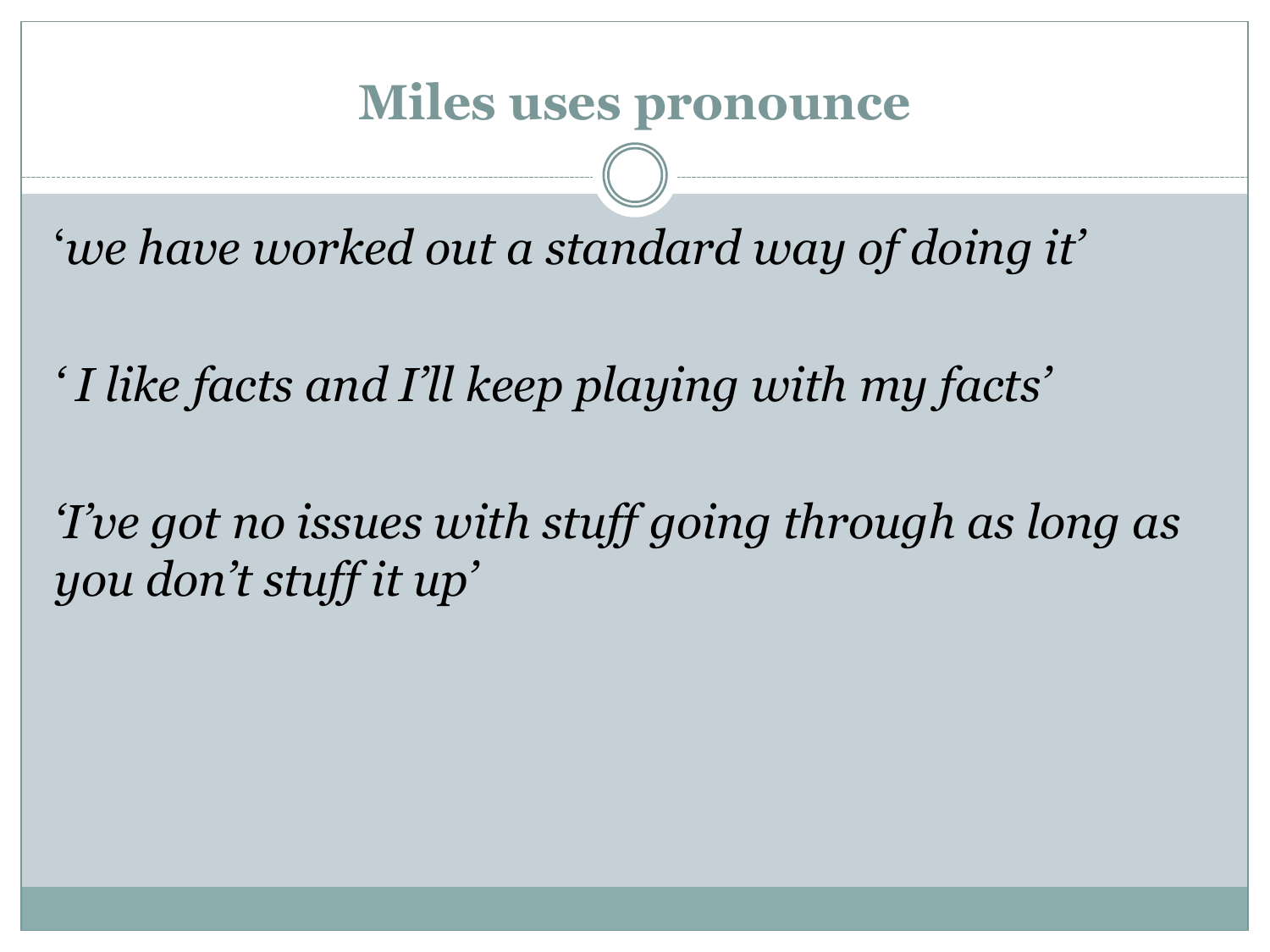### **Endorse**

'those formulations by which external sources are construed by **the authorial voice as correct, valid, undeniable or otherwise maximally warrantable**'

Martin & White, 2005: 126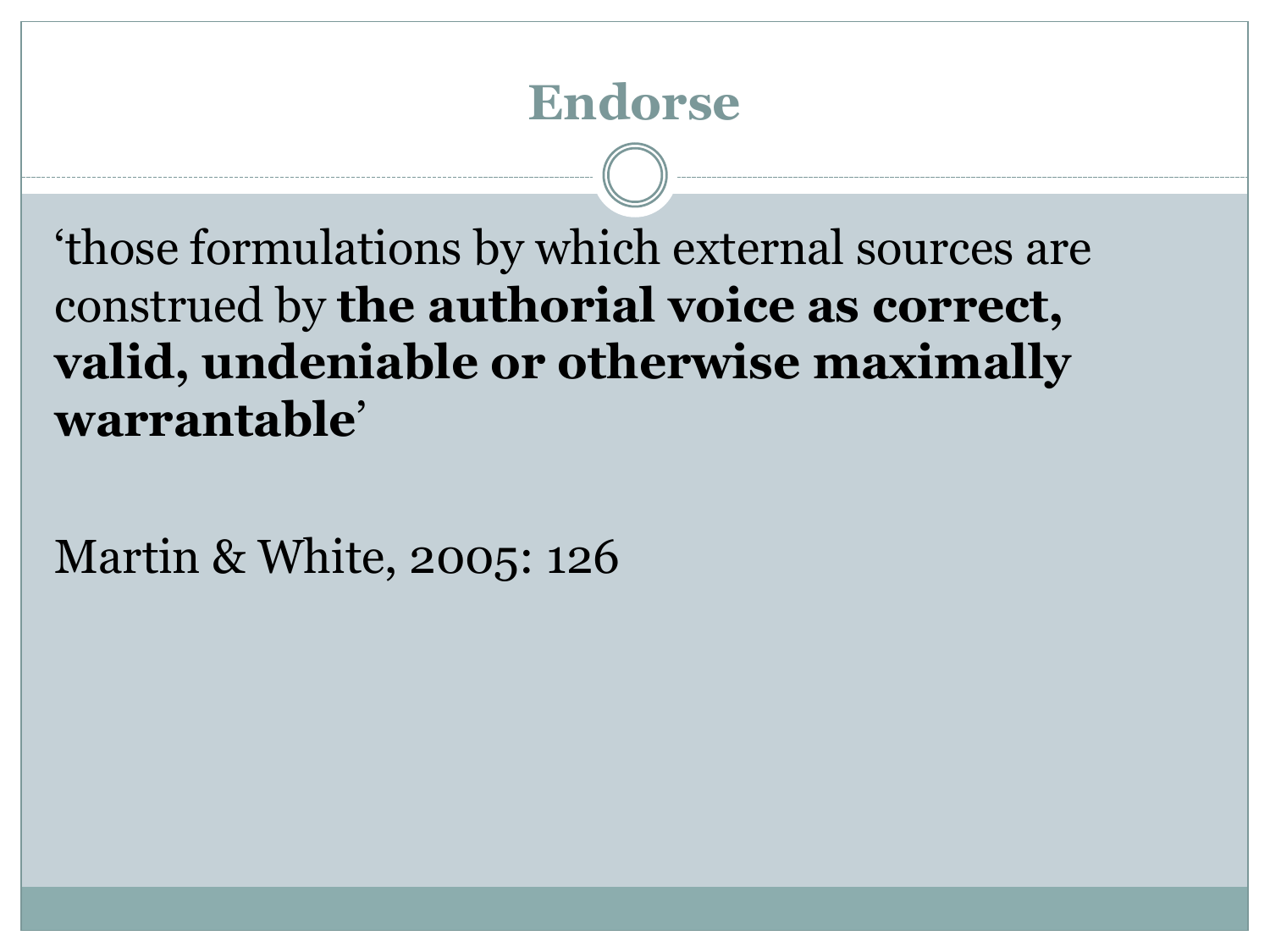#### **Miles uses endorse**

**To invoke senior manager authority:**

**Verbal projecting clauses**: *Fred's not hearing enough news… Brian is keen to hear Fred made it clear*

and **mental projecting clauses**: *Brian's got some immediate concerns Brian decided we needed an off-site Fred's view is that…*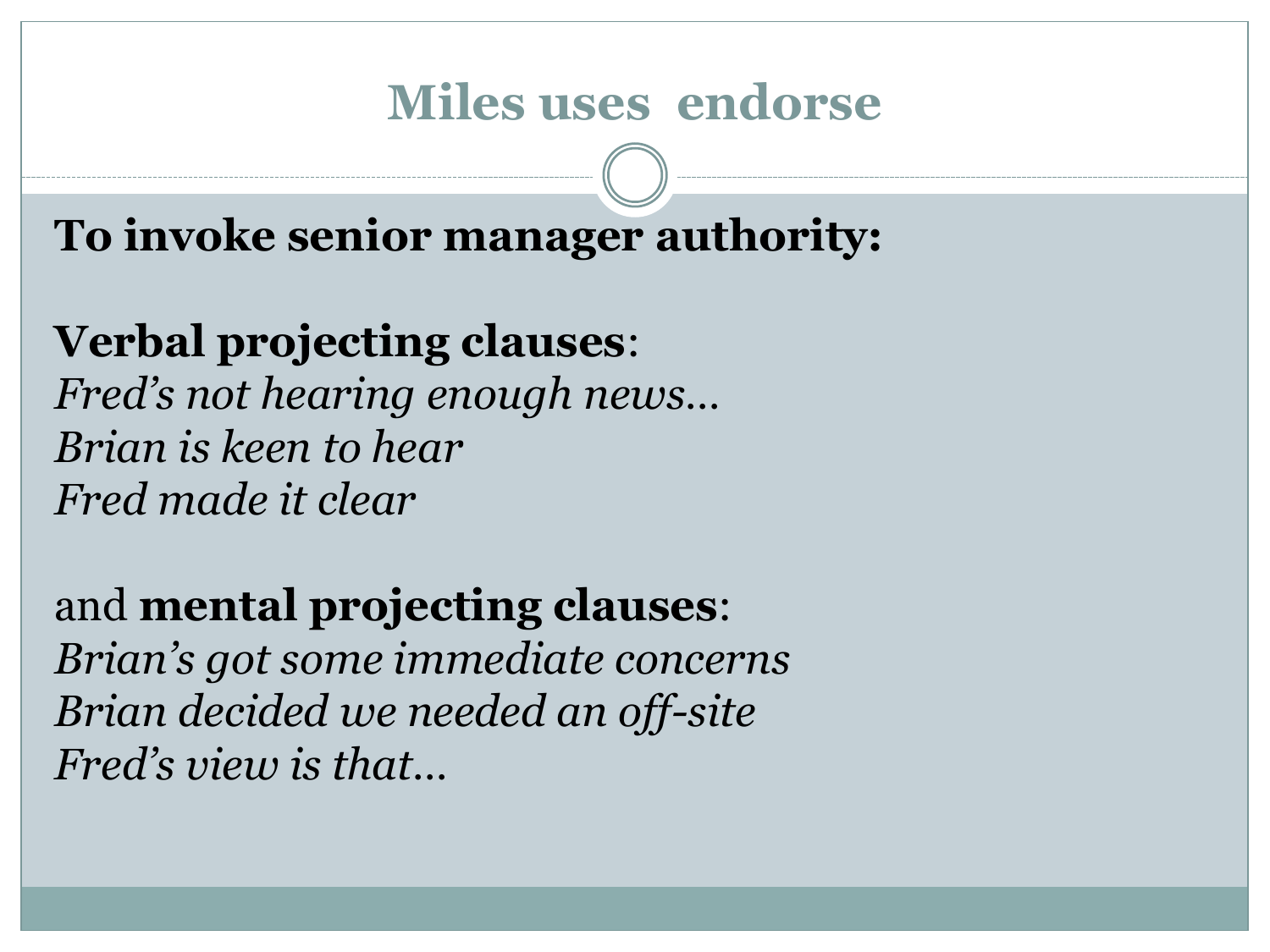# Miles uses endorse

**To build internal solidarity on-shore:**

*'as Matt and I were agreeing about this morning'*

*'Tom's done a brilliant job in that space'*

*'Matt and I decided that…'*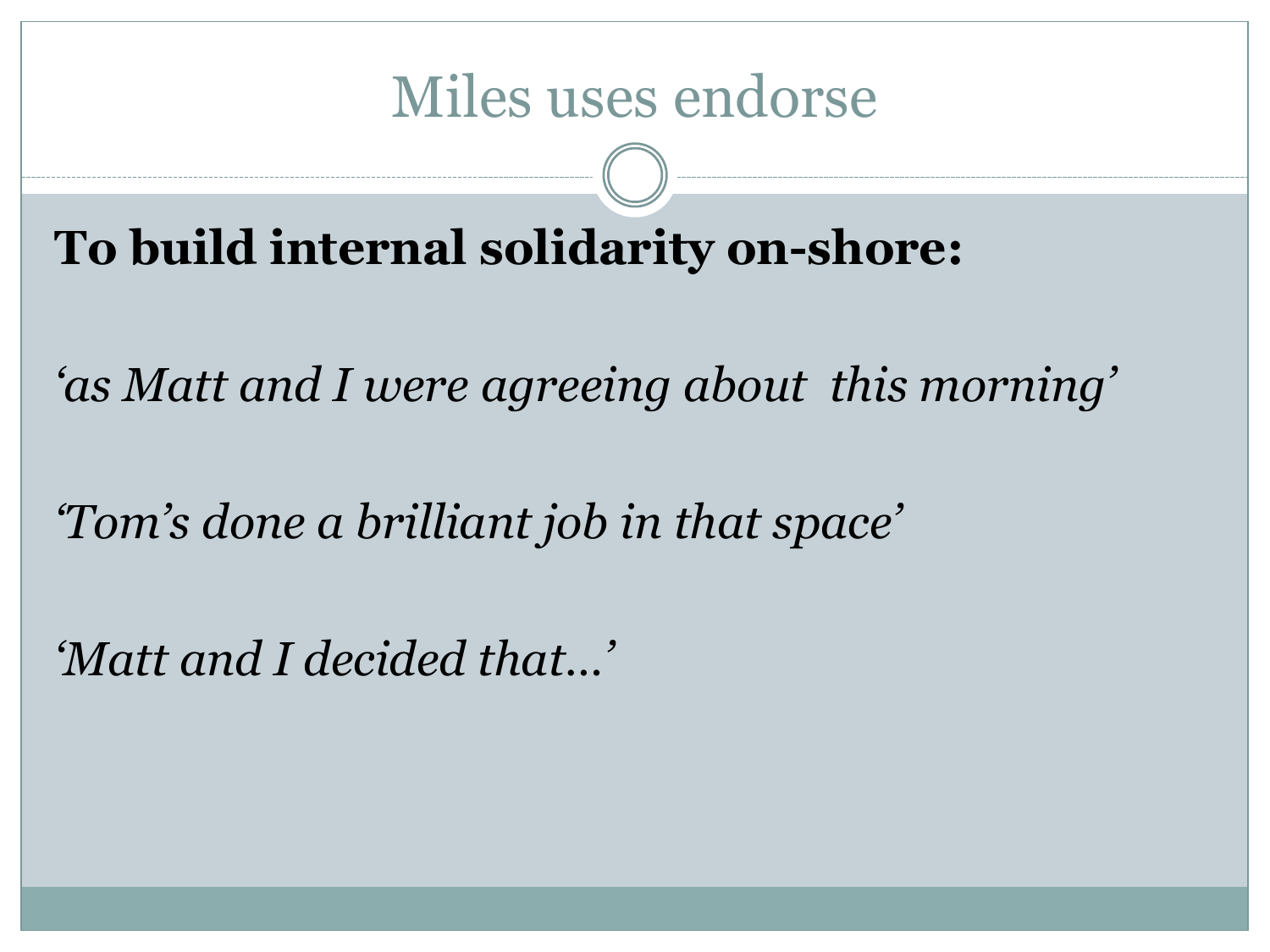# **Use of consequentiality in Miles's speech**

If, unless sentence types. Can construe order, explanation, warning and hypothetical offer. All contracting.

Number: 38 (15 were warnings and orders)

e.g. *If the business guys say it is a brilliant job, make sure it gets back to the team (order)*

*Unless you have a good forward overview of what's coming up, we're gonna be banging ourselves up against a brick wall.(warning)*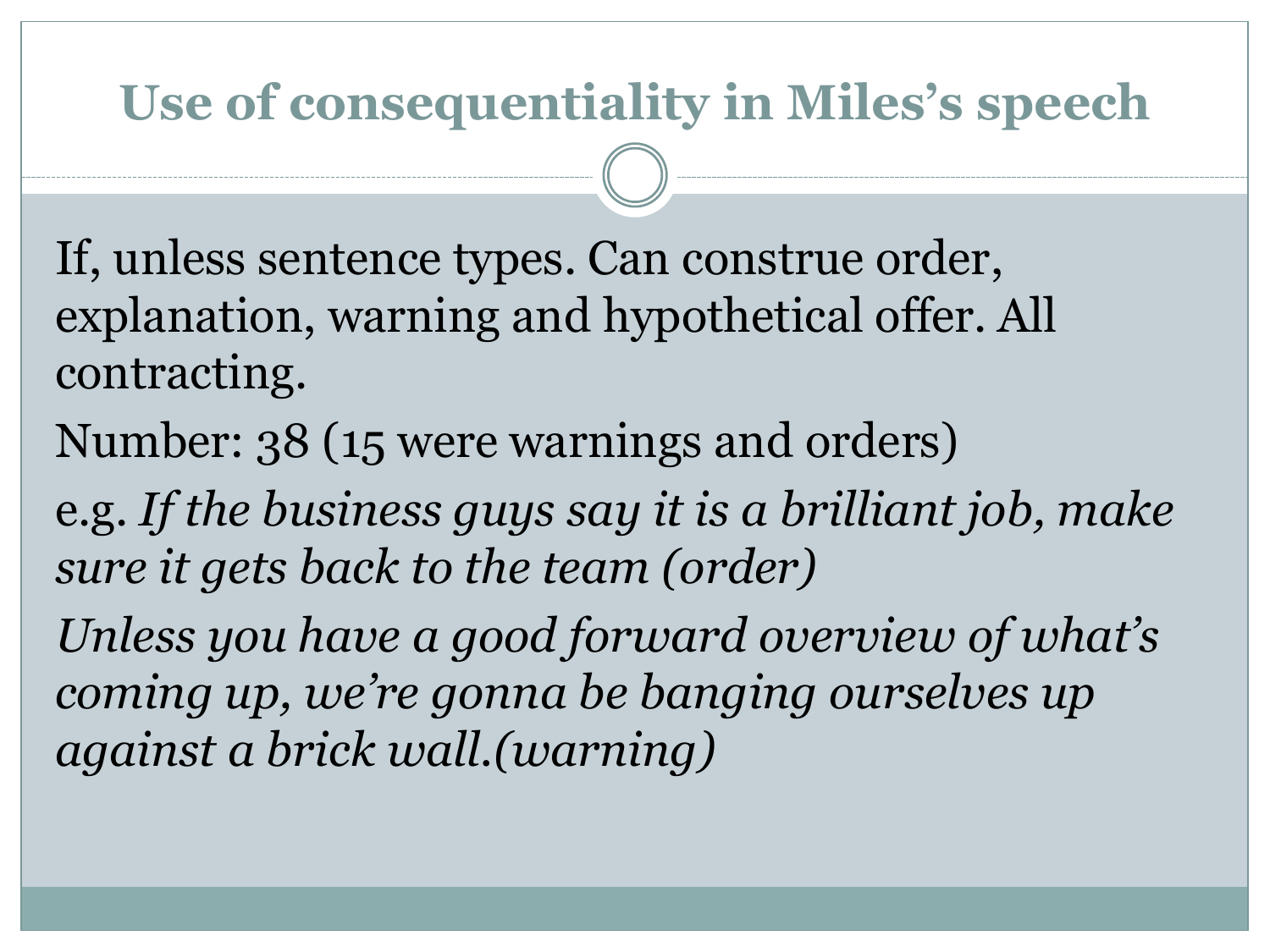# **Summary of linguistic findings:**

1. Miles dominates the **time of talk and turn-taking**, including high level of **self-selecting turns**.

2. Miles uses a **high level of contracting type language** that closes down interaction by:

-Building solidarity with one group seemingly at the expense of the other -Stating/pronouncing his position -Invoking authority

3. Other linguistic features of the meeting that require further exploration: -rich use of **metaphorical language**  -high frequency use of **idiomatic expressions**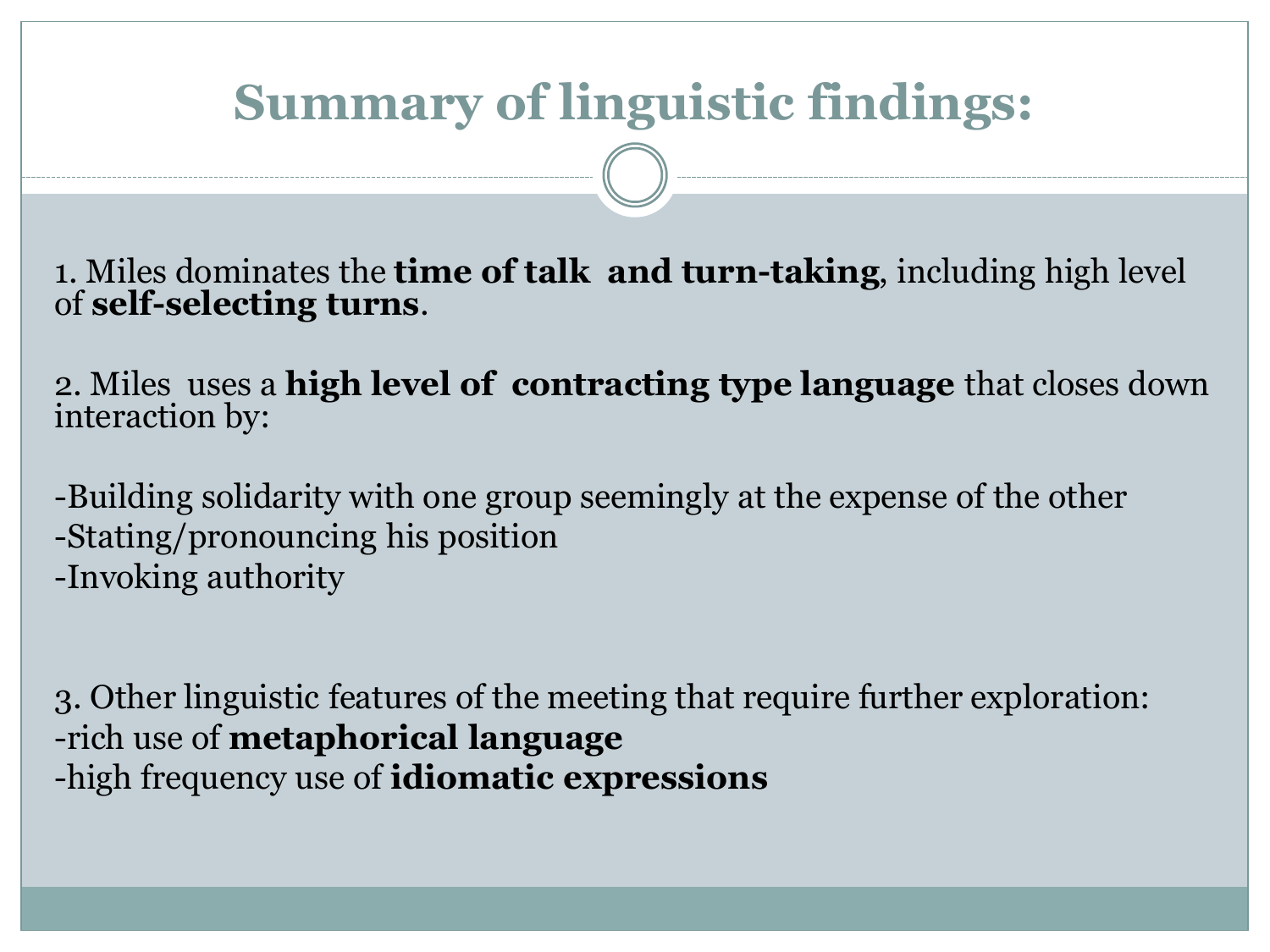# So what?

Miles not aware of the kind of language he is using as meeting manager in his virtual team…so how can such an analysis help him?

The team are also perhaps not aware of the kind of language being used and why they may feel disengaged…so how can such an analysis help them?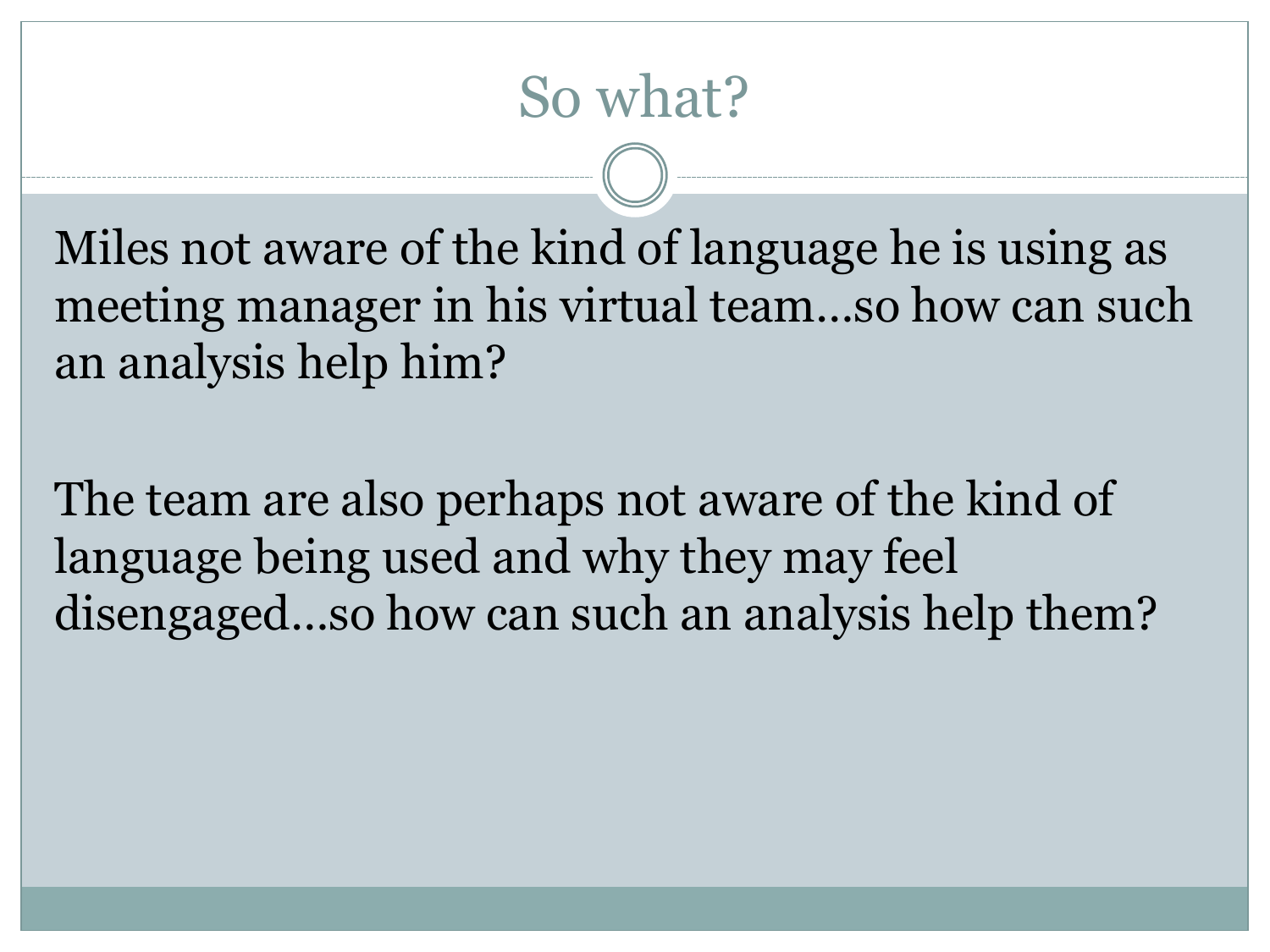# **Training and coaching implications**

Use of such findings in training/coaching solutions for virtual team managers/ participants

- -individual coaching
- -team coaching
- -corporate training event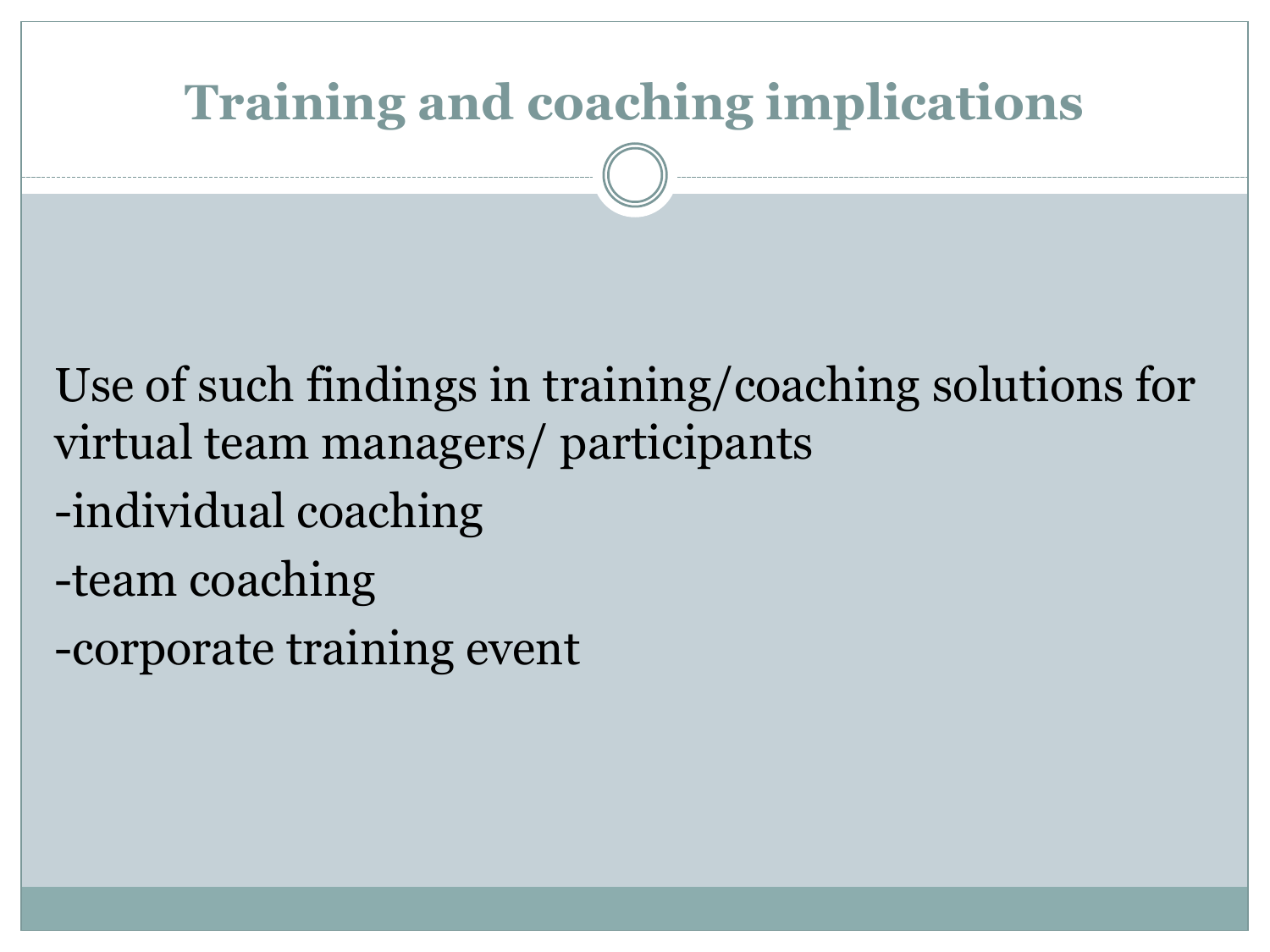# Research implications

Further applied linguistic research required ( we have just explored lexico-grammatical choices in the appraisal system) in one transcribed virtual team meeting.

Patterns across a bigger sample and across regions Patterns within industry types Patterns in good versus failed virtual meetings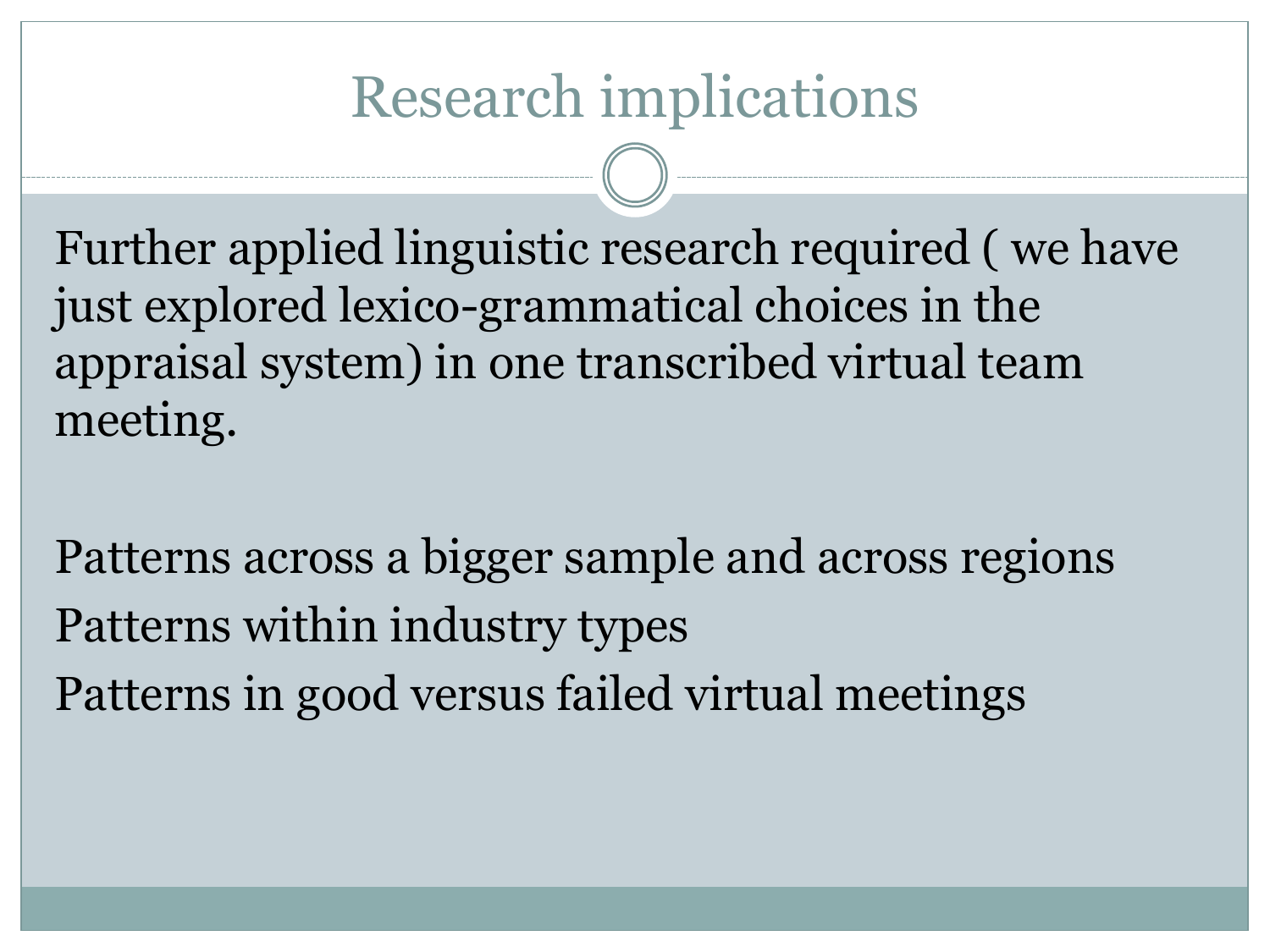# Forthcoming publication

Lockwood, J. & Forey, G. ( forthcoming) Discursive Control and Power in Virtual Meetings. *Discourse and Communication.*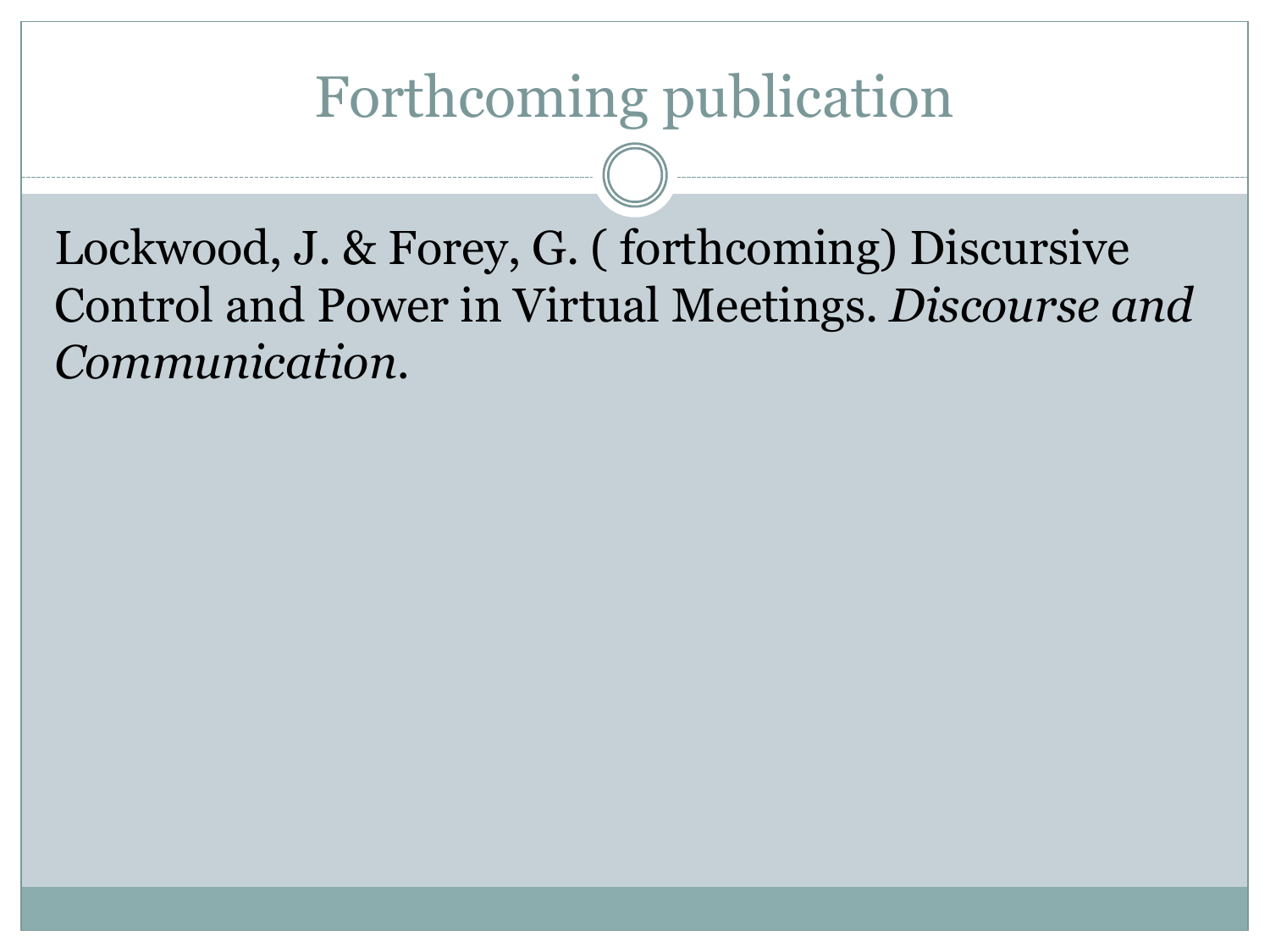### **References**

Barner-Rasmussen,W., Ehrnrooth, M.,Koveshnikov, A. & Makela, K. (2014) Cultural and language skills as resources for boundary spanning within the MNC. *Journal of International Business Studies. 45. 886-905.* Chutnik,M & K. Grzesik. (2009) Leading a Virtual Intercultural team. Implications for Virtual Team Leaders. Journal of Intercultural Management. Vol.1. No. 1. 82-90.

Forey, G. & Lockwood, J. (eds) ( 2010) *Globalization, Communication and the Workplace.* Continuum.UK. Hertel,G., Geister, S.& Konradt U. (2005) Managing Virtual teams: A review of current empirical research. *Human Resource Management.* 15. 69-95.

Klitmoller, A. & Lauring J. (2012) When global virtual teams share knowledge: Media richness, cultural difference and language commonality. *Journal of World Business.* 48 (3) 398-406.

Halliday, M.A.K. & Matthiessan, C. (2004) *An Introduction to Functional Grammar.* London: Arnold.

Hinds, P. Neely, T & Cramton, C. Language as a lightning rod: Power contests, emotion regulation and subgroup dynamics in global teams. *Journal of International Business Studies.* 

Martin, J. & White, P. (2005) *The Language of Evaluation: Appraisal in English.* Palgrave, Macmillan. New York.

Shenkar,O. (2001) Cultural distance revisited: Towards a more rigorous conceptualization and measurement of cultural differences. *Journal of International Business. 32: 3* 519-527

Shegloff, E.A. (2002) Accounts of conduct in interaction: Interruption, overlap and turntaking. In JH Turner(ed) *Handbook of Sociological Theory. New York. Plenum, 287-321.*

Wittenburg,P., Brugman, H., Russel,A., Klassman,A. & Slotjes,H. (2006) Elan: a professional framework for multimodality research. In *Proceedings of LREC* (Vol 2006. P.5)